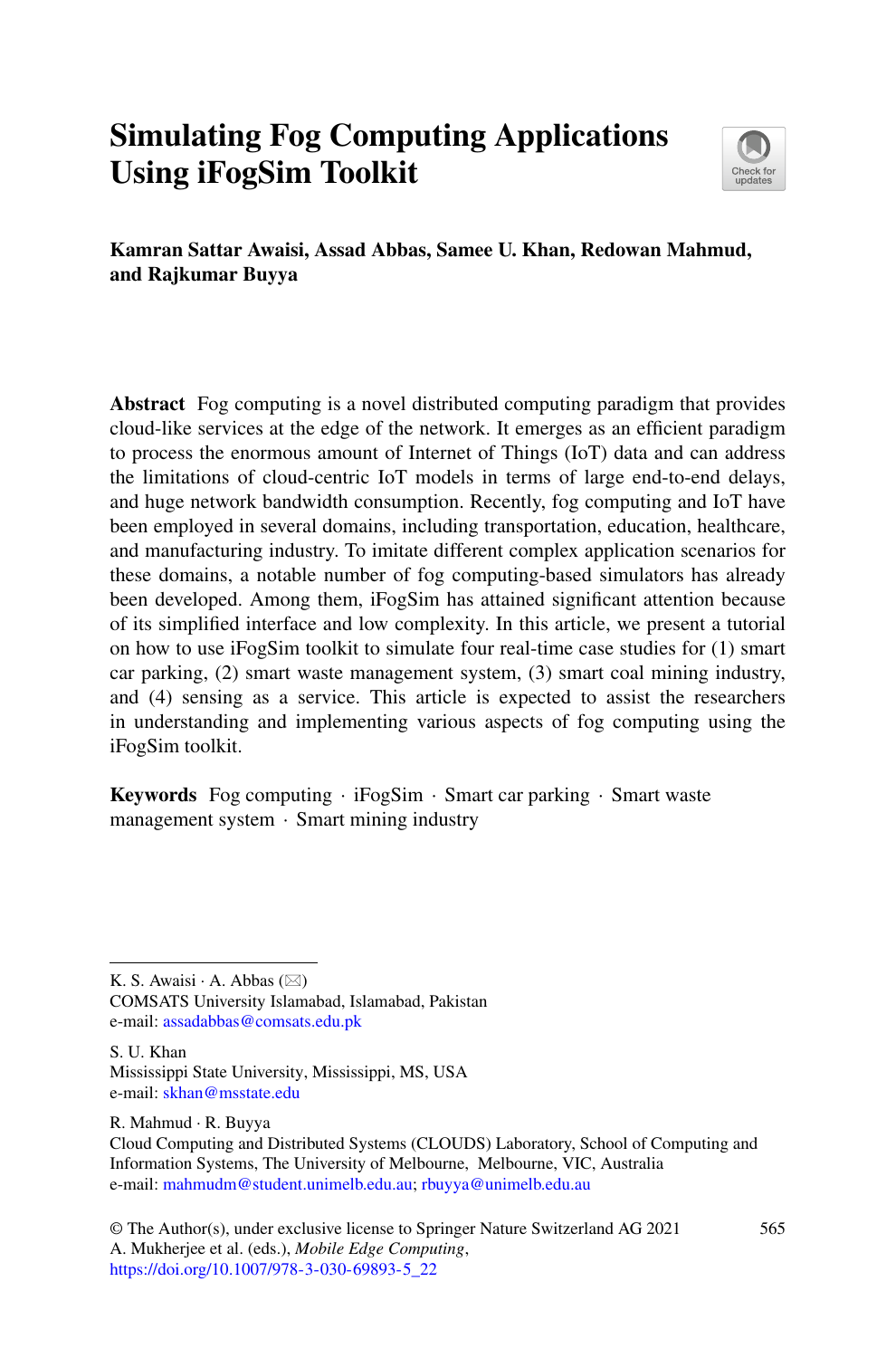## **1 Introduction**

Internet of Things (IoT) has connected billions of devices across the world and is consistently promoting the realization of smart cyber-physical environments including smart factories, smart homes, smart transport, and smart healthcare. However, due to limited processing and storage capabilities of IoT devices, cloud computing is often used as the backbone platform to provide computational capacity and storage services to the IoT-enabled environments [\[1\]](#page-24-0). Nevertheless, cloud datacenters have some potential challenges, such as large end-to-end delays and huge network bandwidth consumption. These challenges pertinent to cloud computing impact the response time of latency-sensitive real-time applications, for example healthcare systems, traffic management, and fire control systems. Additionally, IoT devices can generate an enormous amount of data within a very short period. When every IoT device initiates sending these data to cloud servers, the performance of cloud services is more likely to degrade.

Fog computing extends the cloud services near the edges of the network and overcomes the challenges of cloud computing [\[2\]](#page-24-1). This new distributed computing paradigm has exhibited tremendous potential to effectively process the data generated by millions of IoT devices [\[3\]](#page-24-2). Since fog computing brings computations closer to the data generating devices, consequently the latency and network bandwidth utilization are significantly minimized [\[4\]](#page-24-3). Compared to the cloud data centers, fog nodes have less computational power and storage capacity. Therefore, fog and cloud computing paradigms work in an integrated manner to provide resources for largescale IoT systems.

Since the fog computing systems involve fog nodes, cloud data centers, and IoT devices; therefore, the real-world implementation of fog scenarios for research purposes is very expensive [\[5\]](#page-24-4). In such situations, simulation and validation of fog scenarios with the help of toolkits are very beneficial. Currently, there are several simulation toolkits available, such as FogNetSim++ [\[6\]](#page-24-5), Edgecloudsim [\[7\]](#page-24-6), and iFogSim [\[8\]](#page-24-7) for modeling and simulating the fog computing environments. Among these toolkits, iFogSim has significantly attracted the attention of the researchers and is being used to model a variety of fog computing cases. In this article, we aim at providing a tutorial on iFogSim to help the researchers quickly understand the fundamental concepts and the advanced implementation steps. To make the study more intriguing, we implement four real-time fog-based scenarios namely, (1) smart car parking system, (2) smart waste management system, (3) smart mining industry, and (4) sensing as a service in the iFogSim. The tutorial not only provides step by step installation guidelines but also contains instructions to simulate the scenarios and create devices, classes, and objects in the iFogSim. Moreover, the tutorial also presents the corresponding code snippets of all the case studies simulated in iFogSim. The remainder of the article is organized as follows: Sect. [2](#page-2-0) briefly discusses the installation and setup of iFogSim. Section [3](#page-2-1) presents case studies and code snippets whereas Sect. [4](#page-24-8) concludes the paper.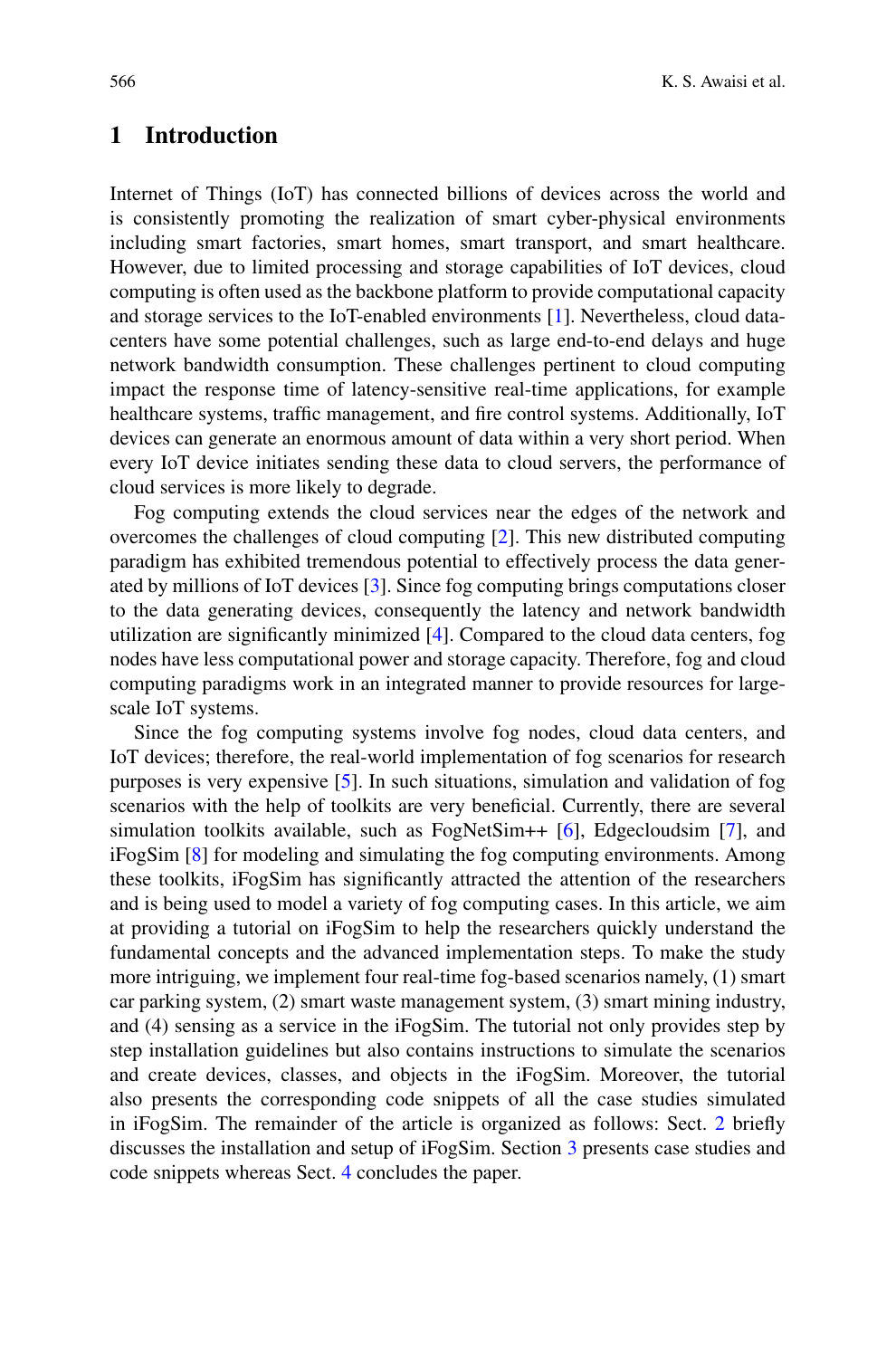## <span id="page-2-0"></span>**2 Installation and Setup of iFogSim**

iFogSim is a Java based open-source simulation tool for simulating fog computing scenarios. It is developed by Harshit Gupta and the team at the Cloud Computing and Distributed Systems (CLOUDS) Lab University of Melbourne Australia [\[8\]](#page-24-7). The following are the steps to download, install, and setup the iFogSim.

- 1. Download the iFogSim source code in the zip file from the GitHub [https://](https://github.com/Cloudslab/iFogSim) [github.com/Cloudslab/iFogSim.](https://github.com/Cloudslab/iFogSim)
- 2. Extract the iFogSim zip file and there will be a folder named *iFogSim-master*.
- 3. Make sure that you have installed Java Runtime Environment (JRE) or Java Development Kit (JDK) 1.7 or more.
- 4. Install Eclipse Mars or any latest release on the computer.
- 5. Define the workspace for the Eclipse Integrated Development Environment (IDE).
- 6. Create a new folder for the iFogSim in the Eclipse workspace and paste all the files and content of the *iFogSim-master* in this folder or you can simply copy the *iFogSim-master* folder and paste it into the workspace folder
- 7. Open the Eclipse IDE and create the new Java project.
- 8. Make sure that the name of the Java project is the same as the name of the folder as you have created in the workspace for iFogSim.
- 9. Now open the *src* of the project and explore the package *org.fog.test.perfeval*. In this package, you will find three example scenarios of iFogSim.
- 10. Open any example scenario, explore it, and run it. You will get the results on the console.

# <span id="page-2-1"></span>**3 Case Studies**

This section presents the four case studies that are implemented using the iFogSim toolkit. Section [3.1](#page-2-2) presents the case study of a smart car parking system, Sect. [3.2](#page-7-0) explains the smart waste management system, Sect. [3.3](#page-14-0) describes the smart mining industry case study and Sect. [3.4](#page-20-0) discusses the sensing as a service case study.

# <span id="page-2-2"></span>*3.1 Smart Car Parking System*

Most of the people are moving towards the cities due to better facilities and resources. Owing to the increasing population to the cities, the number of vehicles on the roads have increased enormously as the personal vehicles have become a significant transportation resource nowadays. Consequently, finding the vacant car parking space has become a potential issue in the populated areas. People spend a lot of time finding the vacant car parking space which essentially results in CO2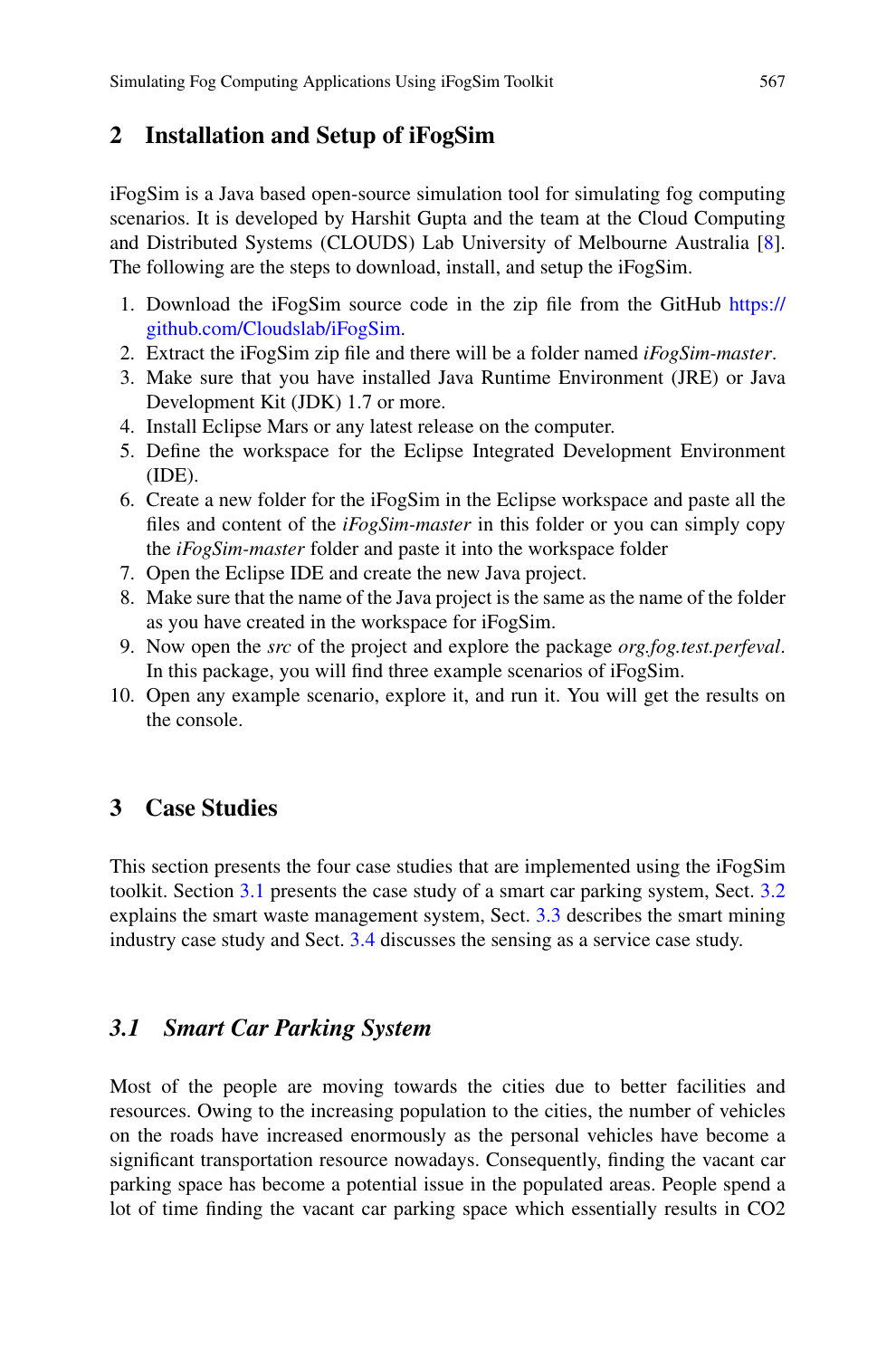emission, time wastage, and fuel wastage. Parking problems have attracted more consideration in the past few years and many researches have proposed IoT based car parking solutions. We presented a fog based smart car parking architecture in [\[9\]](#page-24-9) to solve the car parking issues by using fog computing. The fog-based car parking architecture consists of the following:

- Smart cameras
- Fog nodes
- Light Emitting Diode (LED) display screens
- A cloud server

The smart cameras are deployed in the parking lanes which take the image of the parking lanes and transmit the images to the fog node. On the fog node, we have implemented an image processing algorithm to identify those parking slots which are vacant. After detecting the vacant parking slots, the parking slots information is updated on the LED. The data is stored in the fog node for a limited amount of time, and then it is moved to the cloud server for permanent storage. When the vehicle arrives at the parking gate, the driver finds the vacant car parking space immediately and parks the vehicle on the desired location. The information on the LED is updated after every 5 s interval. The communication between the fog node and the cloud server is enabled through a proxy server. The fog-based car parking system is displayed in Fig. [1.](#page-3-0)

**Building Scenario with iFogSim for Smart Parking System** To simulate the smart car parking scenario, we need to create two modules in iFogSim i.e.



<span id="page-3-0"></span>**Fig. 1** Fog based smart car parking system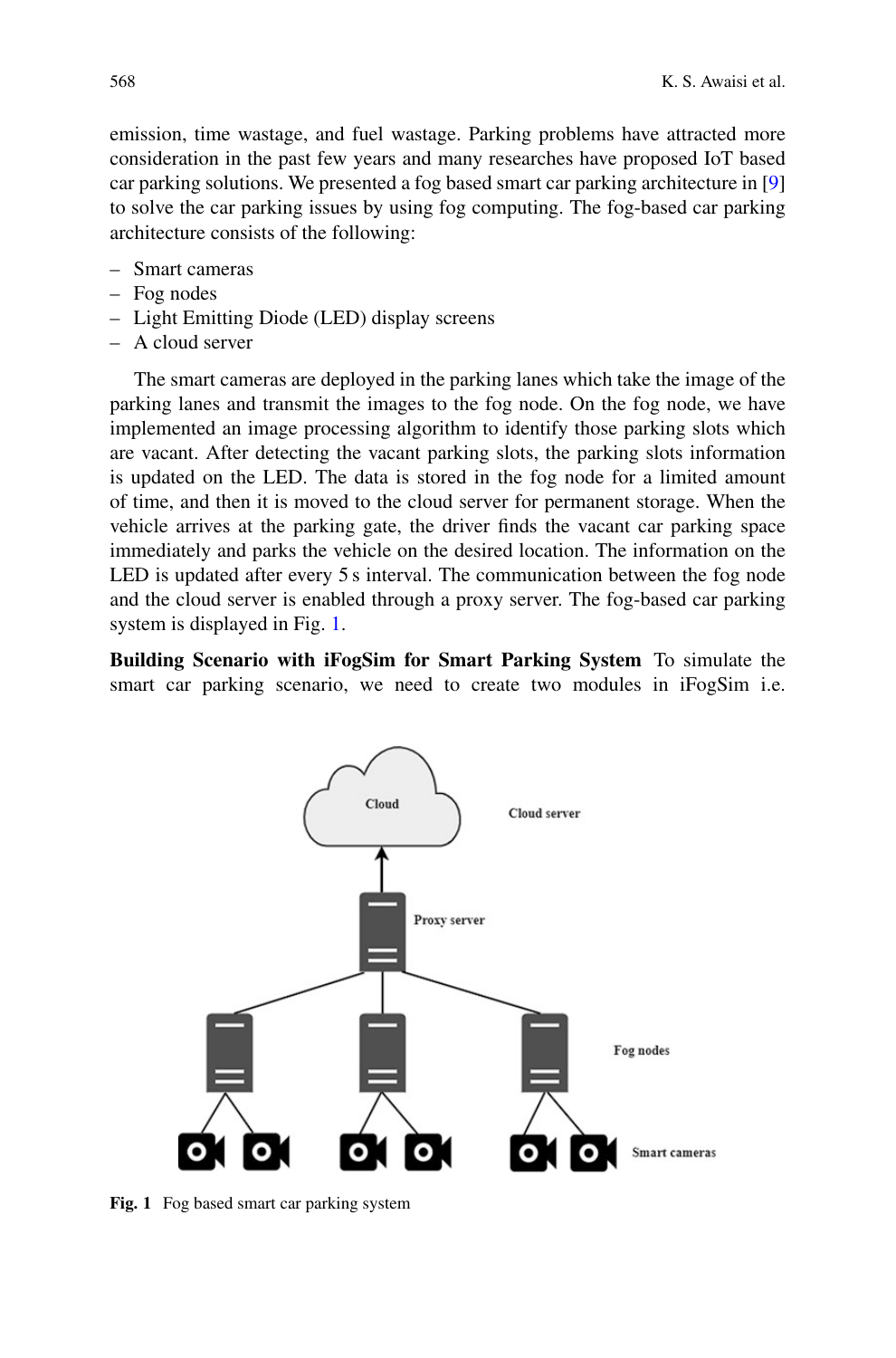<span id="page-4-0"></span>



*picture-capture* and *slot-detector*. The *picture-capture* module is embedded in smart cameras. The smart cameras are programmed in such a way that it takes the pictures after a specific time interval of 5 s and transmits the images to the fog node. We can attach the micro-controller device with the smart cameras to establish a connection with the fog node.

Moreover, we create a proxy server and a cloud server. The proxy server enables the communication between the fog node and the cloud server. The cameras here act as the sensor as well. In iFogSim, when we create any device which takes the input to the system for processing, we call it a sensor and any device which receives the output after processing is termed as the Actuator. The sensors, actuators, and fog devices are created in iFogSim using their respective classes. In the smart parking system scenario, the cameras are created and attached to the fog node. Figure [2](#page-4-0) depicts the data flow of the smart parking application model. The *picture-capture* module is created in smart cameras. It is programmed to capture the pictures of parking lane after every 5 s.

The pictures are handed over to the second module which is a *slot-detector* and it detects the vacant parking slots. In iFogSim, any computation elements are called modules.

**Building Simulation with iFogSim for Smart Car Parking System** The iFogSim provides built-in classes to create fog nodes, sensors, and actuators. It also takes care of resource allocation and management policies. The following classes will be used to create a smart car parking scenario in iFogSim.

- 1. **FogDevice:** This class provides a constructor to create the fog devices and to define the hardware properties of the fog devices i.e. node name (name of the device to be used in simulation), MIPS (Million Instructions Per Second), RAM (main memory of the fog node), uplink bandwidth, downlink bandwidth, level (hierarchy level of the device), ratePerMips (cost rate per MIPS used), busyPower (the amount of power consumed when the fog node is in busy state), and idlePower (the amount of power used when the fog node is in the idle state). When we create the fog device, all these parameters are assigned values. In our implementation of the case studies, all the computational devices are created using the FogDevice class.
- 2. **Sensor:** By using the sensor class, we create IoT devices in iFogSim. While creating the sensors, we define the gateway device id and setup link latency.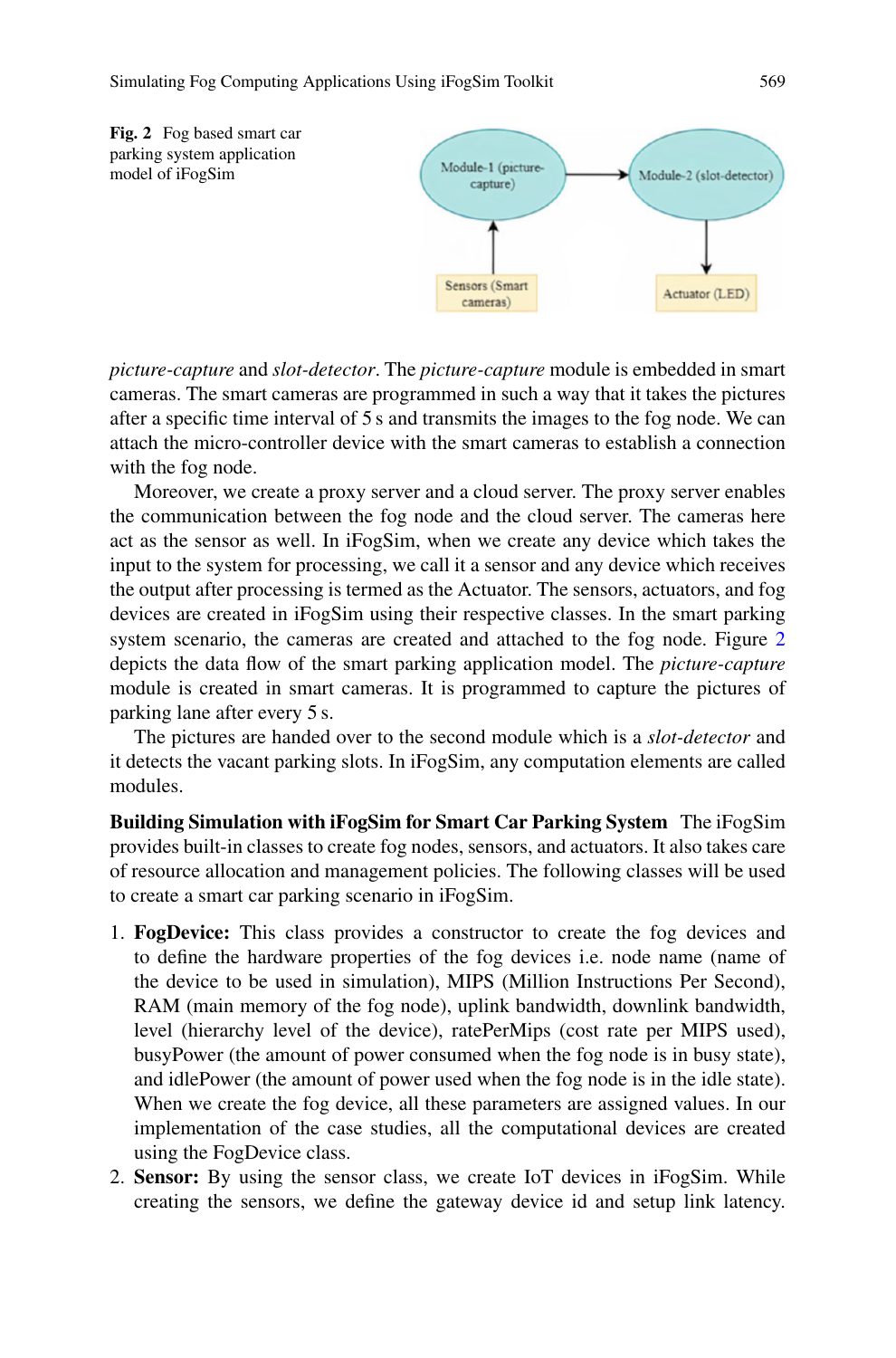Gateway device is the device with whom the sensor is attached and any devices, such as a router, fog node, or a proxy can serve as the Gateway. Setup link latency is the latency time to create a connection between the sensor and fog device. Normally, we set the setup link latency time between 1 to 3 ms.

3. **Actuator:** Actuator class allows to create the objects in iFogSim that are used to display the output or any information. In the smart car parking scenario, the LED is created actuator because the vacant car parking slot position will be displayed on the LEDs. The actuator needs to be connected with any gateway device. The gateway device sends the data to actuator. Therefore, when we create actuator in iFogSim, we define the gateway device id and setup link latency.

A new class in *org.fog.test.perfeval* package is required to create for simulating this scenario in iFogSim. The *FogDevice* class lets you to create fog nodes with different configurations by providing a constructor. A code snippet to create heterogeneous fog devices is given below:

*Code Snippet-1* This code snippet is to be placed in the **main** class.

```
//Here we are creating a list for fog devices.
static List<FogDevice> fogDevices = new ArrayList<FogDevice>();
static List<Sensor> sensors = new ArrayList<Sensor>();
static List<Actuator> actuators = new ArrayList<Actuator>();
static int numOfAreas = 7; //the number of fog nodes
static int numOfCamerasPerArea1=10;
// the number of cameras per fog node.
static double CAM_TRANSMISSION_TIME = 5; //time interval
private static boolean CLOUD = false;
private static void createFogDevices(int userId, String appId) {
FogDevice cloud = createFogDevice("cloud", 44800, 40000,
100, 10000, 0, 0.01, 16*103, 16*83.25);
cloud.setParentId(-1);
fogDevices.add(cloud);
FogDevice proxy = createFogDevice("proxy-server", 2800, 4000,
10000, 10000, 1, 0.0, 107.339, 83.4333);
proxy.setParentId(cloud.getId());
double costPerStorage
proxy.setUplinkLatency(100);
fogDevices.add(proxy);
for(int i=0; i<numOfAreas; i++){
addArea(i+"", userId, appId, proxy.getId());
}
}
private static FogDevice addArea(String id, int userId,
String appId, int parentId){
FogDevice router = createFogDevice("a-"+id, 2800, 4000,
1000, 10000, 2, 0.0, 107.339,83.4333);
fogDevices.add(router);
router.setUplinkLatency(2);
for(int i=0;i<numOfCamerasPerArea1;i++){
String mobileId = id+"-"+i;
```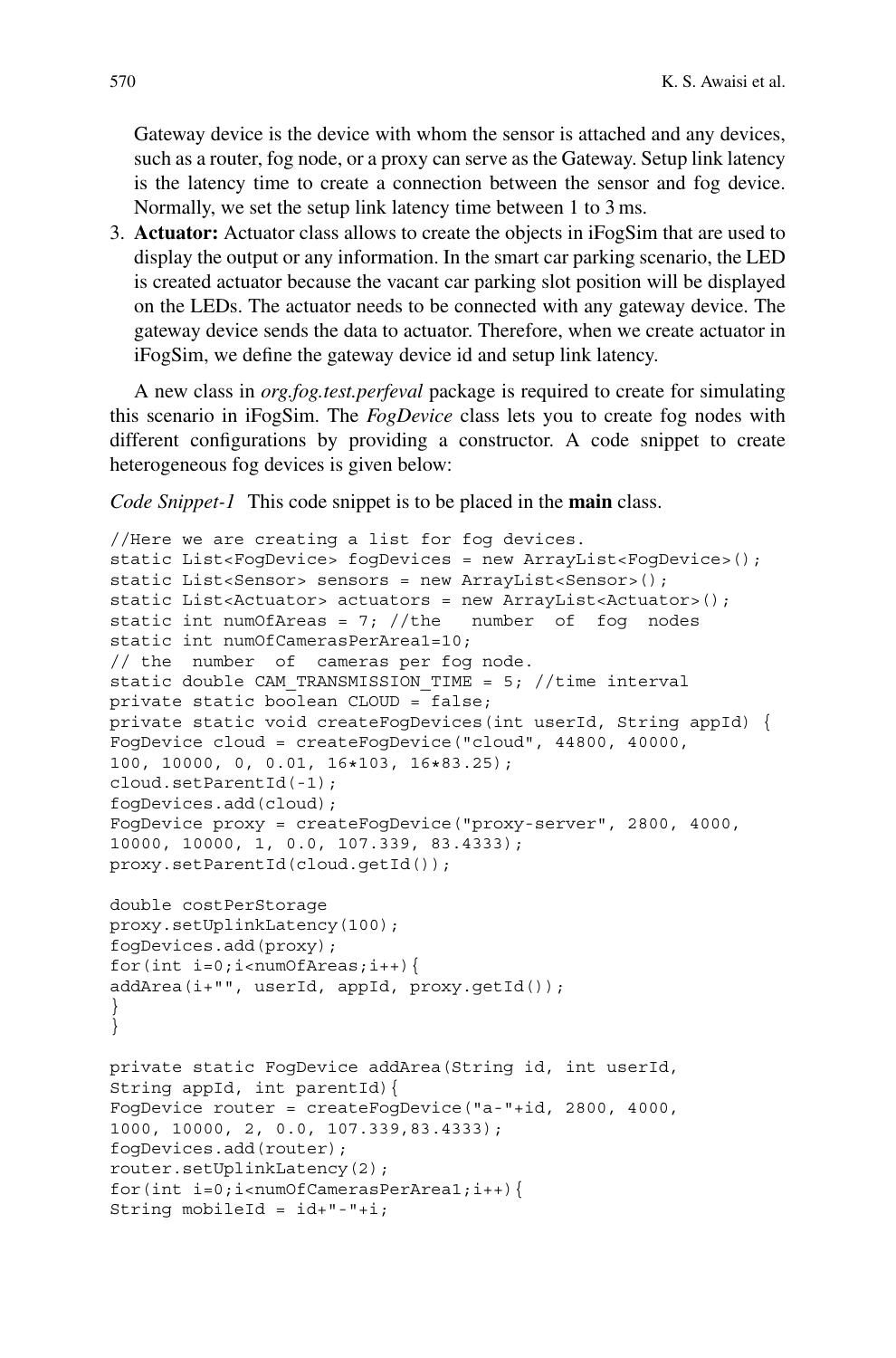```
FogDevice camera = addCamera(mobileId, userId,
appId, router.getId());
camera.setUplinkLatency(2);
fogDevices.add(camera);
}
router.setParentId(parentId);
return router;
}
private static FogDevice addCamera(String id, int userId,
String appId, int parentId){
FogDevice camera = createFogDevice("c-"+id, 500, 1000, 10000,
10000, 3, 0, 87.53, 82.44);
camera.setParentId(parentId);
Sensor sensor = new Sensor("s-"+id, "CAMERA", userId, appId, new
DeterministicDistribution(CAM_TRANSMISSION_TIME));
sensors.add(sensor);
Actuator ptz = new Actuator("ptz-"+id, userId,
appId, "PTZ_CONTROL");
actuators.add(ptz);
sensor.setGatewayDeviceId(camera.getId());
sensor.setLatency(40.0);
ptz.setGatewayDeviceId(parentId);
ptz.setLatency(1.0);
return camera;
}
```
*Code Snippet-2* This code snippet is to be placed in the newly created **main** class. In this code snippet we are creating the modules on fog devices and assigning these modules to fog nodes. Figure [3](#page-7-1) illustrates the physical topology of the car parking system in iFogSim that we have created in the code-snippet 1 and code-snippet 2.

```
private static Application createApplication
(String appId, int userId){
Application application =
Application.createApplication(appId, userId);
application.addAppModule("picture-capture", 10);
application.addAppModule("slot-detector", 10);
// adding edge from CAMERA (sensor) to picture-capture module
carrying tuples of type CAMERA
application.addAppEdge("CAMERA", "picture-capture", 1000, 500,
"CAMERA", Tuple.UP,
AppEdge.SENSOR);
application.addAppEdge("picture-capture", "slot-detector",
1000, 500, "slots",Tuple.UP, AppEdge.MODULE);
// adding edge from Slot Detector to PTZ CONTROL (actuator)
application.addAppEdge("slot-detector", "PTZ_CONTROL", 100,
28, 100, "PTZ_PARAMS",
Tuple.UP, AppEdge.ACTUATOR);
application.addTupleMapping("picture-capture", "CAMERA", "slots",
new FractionalSelectivity(1.0));
application.addTupleMapping("slot-detector", "slots",
"PTZ_PARAMS", new FractionalSelectivity(1.0));
```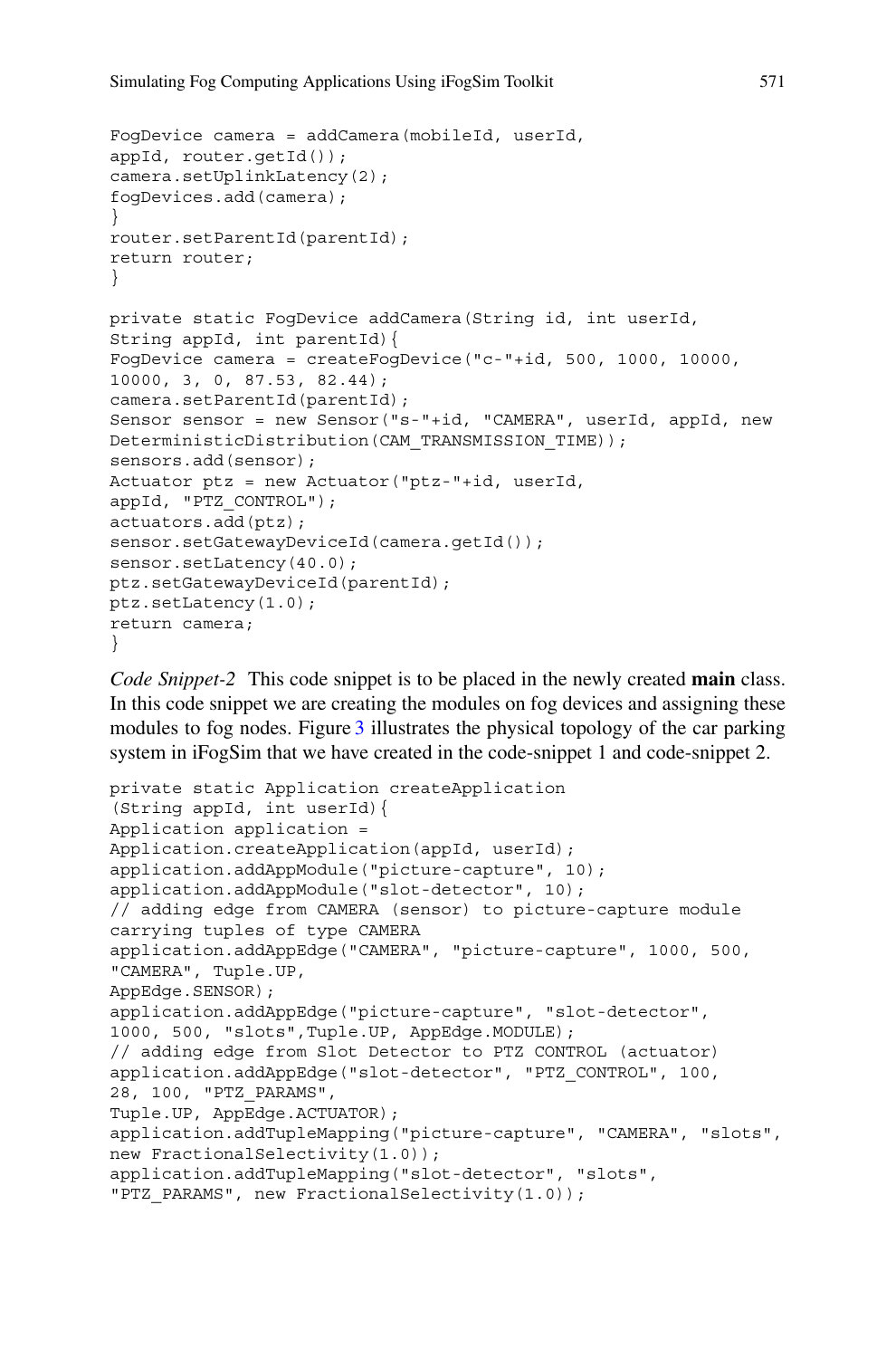

<span id="page-7-1"></span>**Fig. 3** iFogSim topology of smart car parking system

```
final AppLoop loop1 = new AppLoop(new ArrayList<String>()
\{{add("CAMERA") ;
add("picture-capture");add("slot-detector");
add("PTZ CONTROL"; } });
List<AppLoop> loops = new ArrayList<AppLoop>(){{add(loop1);}};
application.setLoops(loops);
return application;
}
```
#### <span id="page-7-0"></span>*3.2 Smart Waste Management System*

With the rapid increase in population and urbanization, the waste generation level in the cities is increasing day by day. Waste is generated by humans and by every living thing. Wherever life and human beings are, the waste will be generated there. According to the World Bank Report published in 2012 [\[10\]](#page-25-0), the solid waste management generation level was about 1.3 billion tons per year and it will reach 2.2 billion tons per year in 2025. Nonetheless, the generation of waste cannot be prevented; however, introducing smart measures to collect and manage the generated waste can help in providing health environments [\[11\]](#page-25-1). The timely collection of waste not only prevents the spread of several diseases but also plays its part in keeping the environment green, clean, and healthy. A cloud-based waste management system is presented in [\[12\]](#page-25-2) where authors used the cloud server to automate the waste management system. The smart waste bins are connected to the cloud server. The waste level information is transmitted to the cloud server after a specific time interval. If the waste level has reached the threshold value, then the waste is collected otherwise no action is taken unless the waste bin generates an alert indicating that the threshold level is reached.

Cloud computing is suffering from many problems like a large end to end delay and huge network bandwidth consumption [\[13\]](#page-25-3). In case, if we increase the number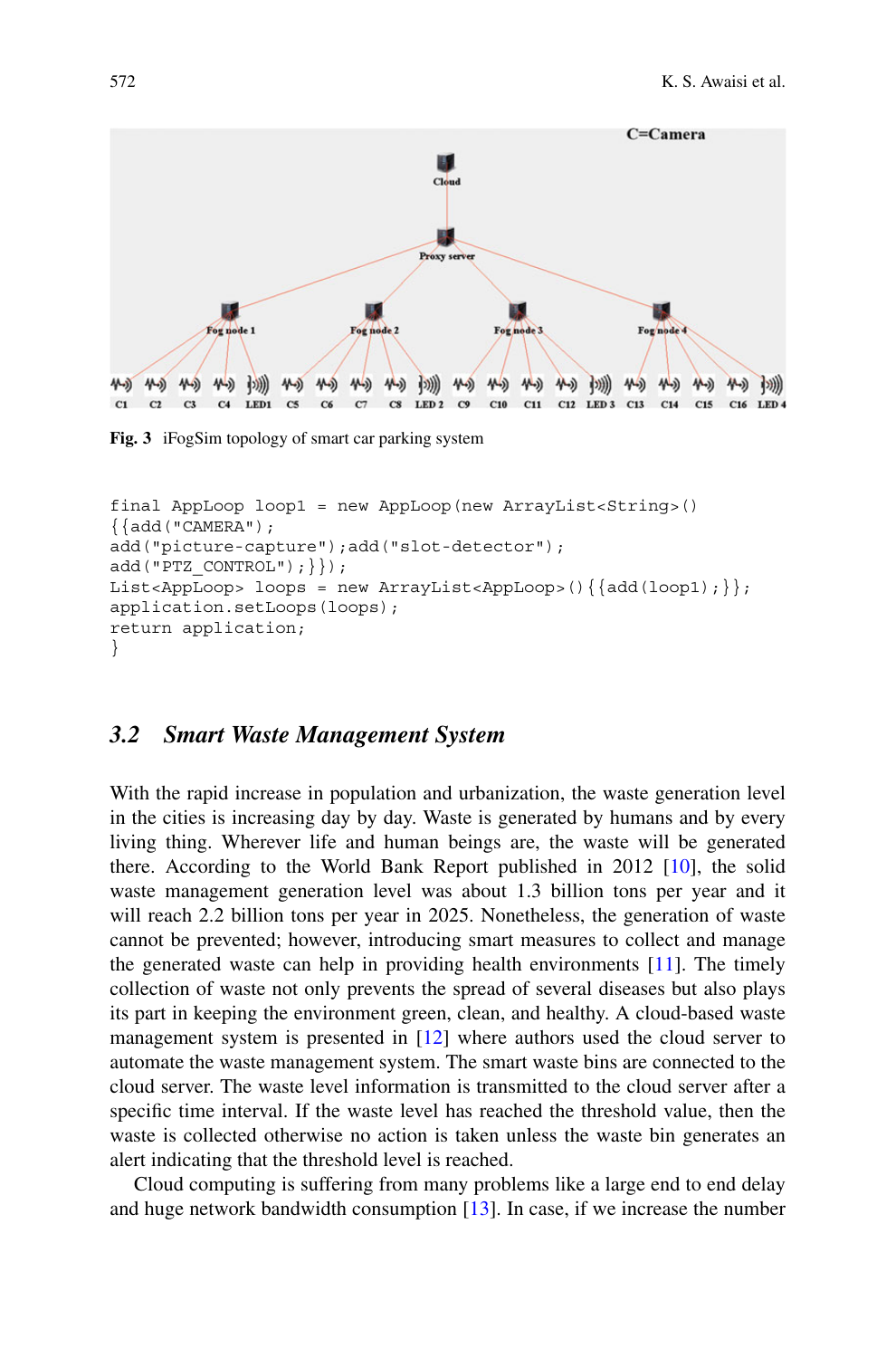of smart waste bins connected with the cloud server, then there will be network congestion and it will not be easy to handle and manage the waste data from all the areas. In a certain community belonging to developing countries, there is a need to place smart waste bins at different points in streets that people can use to throw the waste. In this case, if all the waste bins are connected to the cloud server, it will cause latency and network usage problems. The best possible solution for this is to geographically partitions different areas and subsequently connect the waste bins of a particular area to a specific data management server. Consequently, deployment of fog nodes in the waste management system will make it more efficient and easily manageable for all the concerned stakeholders.

**Building Scenario with iFogSim for Smart Waste Management System** In the proposed fog-based waste management system, there are different waste bins. Each waste bin is allocated to a different kind of waste, such as kitchen waste, plastic, paper and cardboard, and metal. Smart waste bins will be placed in rural areas to manage and collect waste properly and efficiently. Each waste bin is equipped with the sensor (Ultrasonic sensor HC-SR04) to notify the waste level. Ultrasonic sensors emit the waves at a specific frequency and then wait for the wave to be reflected back. Based on the distance and the time taken back after reflection, we measure the percentage or level of waste in the bin. Figure [4](#page-9-0) depicts the fog-based waste management system. The smart waste bins are connected to the fog server via a router device.

Figure [5](#page-9-1) shows the data flow application model of the fog-based smart waste management system. In this scenario, five modules will be created. *Waste-infomodule* collects the waste level information of the waste bins. The module passes the data to the *master-module* which is basically responsible for managing the waste information on the fog node. We create the separate modules for all the stakeholders, such as healthcare department, recycling unit, and head of the municipal authority to disseminate the waste collection information among the relevant collection staff. These modules represent the logical placement and creation of connection for each stakeholder at the fog node. The location tracking feature of waste collectors can be implemented in real time implementation of smart waste management system.

**Building Simulation with iFogSim for Smart Waste Management System** To simulate the smart waste management scenario, first make a new class in *org.fog.test.perfeval package*.

*Code Snippet-3* This code snippet is to be placed in **main** class. In this code snippet we are adding the modules to the fog devices. Cloud mode is set to FALSE, and all the computational operations will be performed at fog nodes. In case if cloud mode is set to TRUE, then all the modules will be placed on cloud server, and all the computations will be performed on cloud server. There is no need to change the module placement. The code is commented so that you can develop the understanding of code. This code snippet should be added in the main method after initializing the module mapping.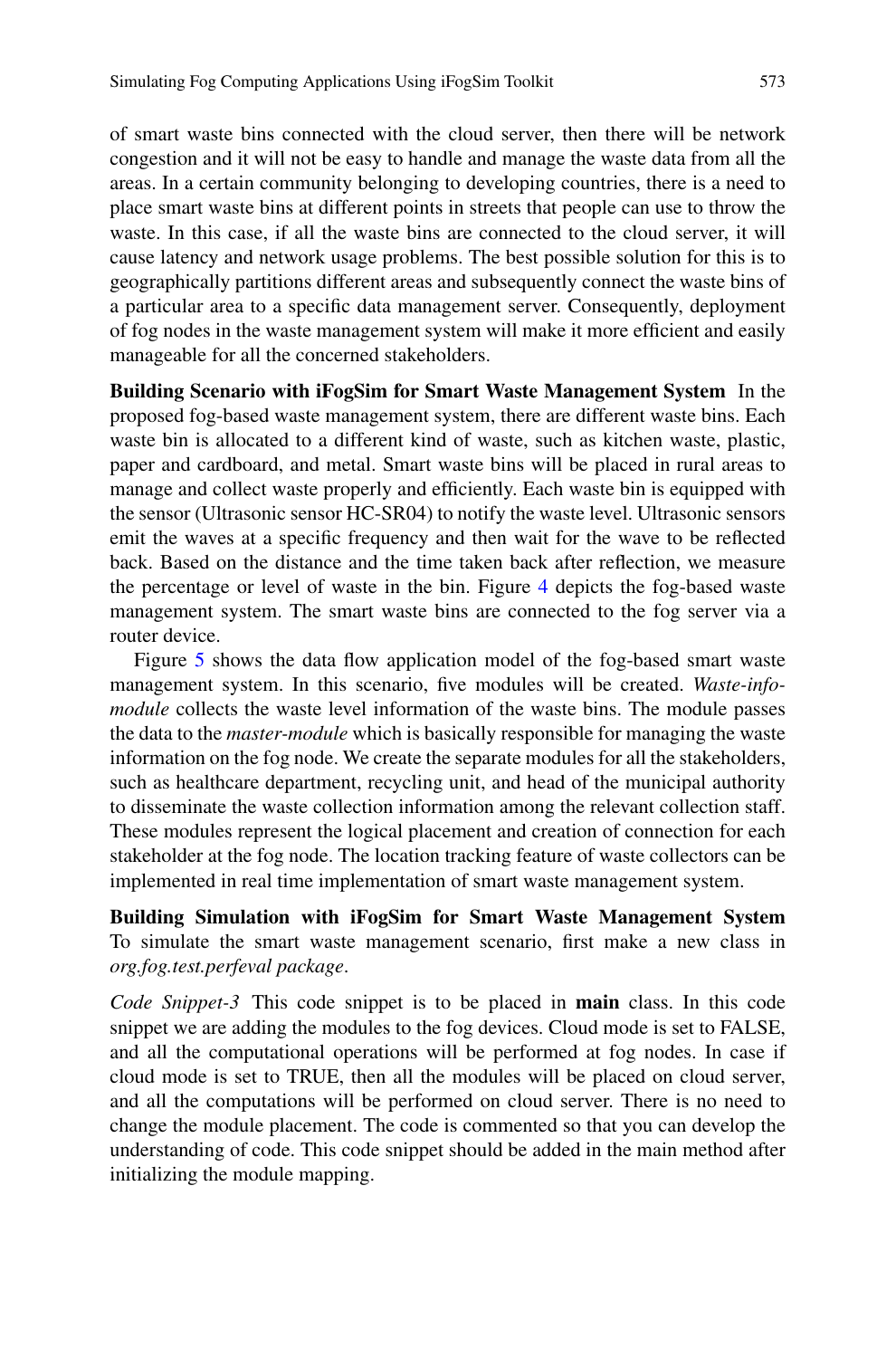

<span id="page-9-0"></span>**Fig. 4** Fog-based smart waste management system architecture



<span id="page-9-1"></span>**Fig. 5** Fog based smart waste management system application model of iFogSim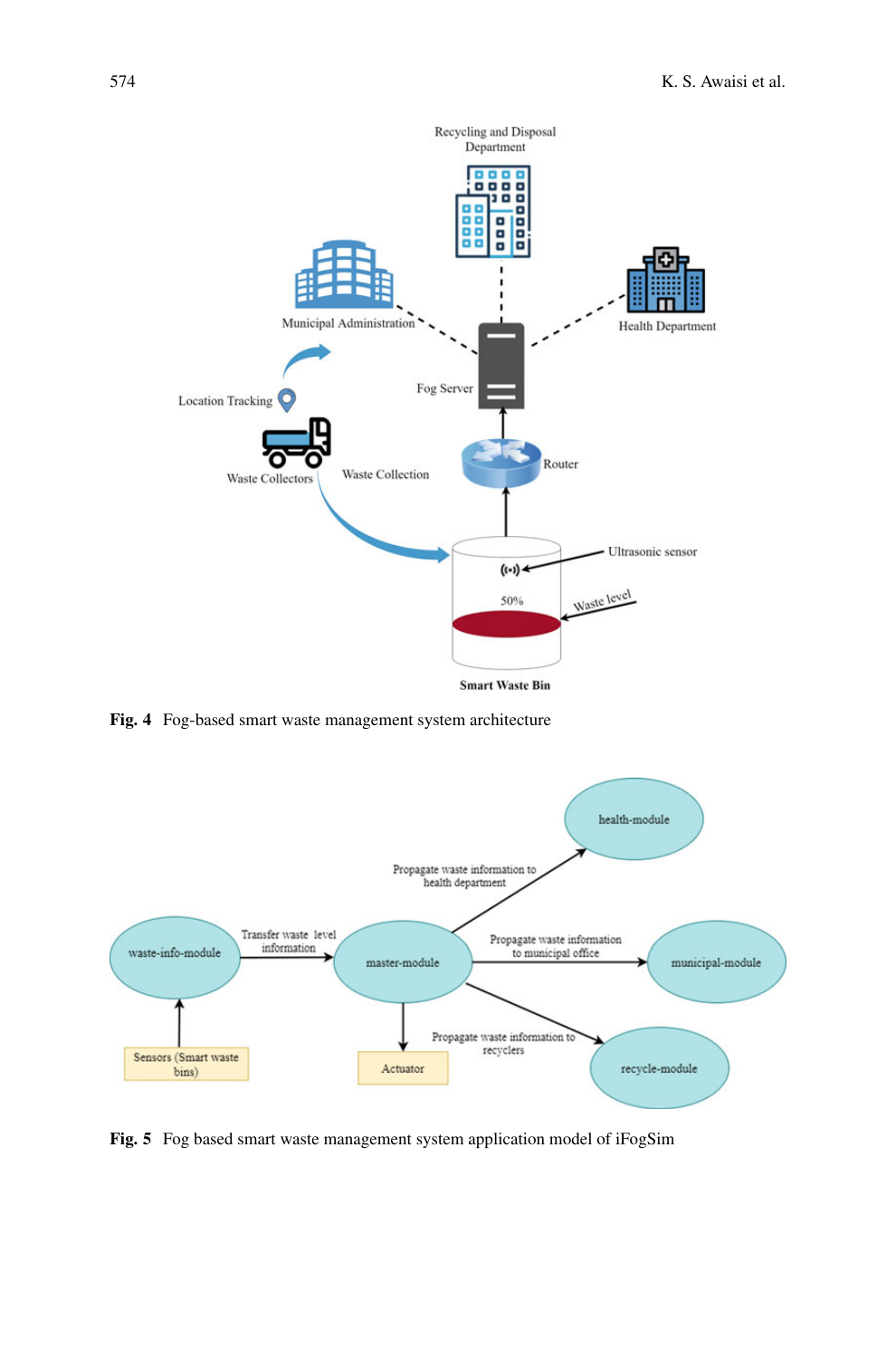```
//Create the list of fog devices
static List<FogDevice> fogDevices = new ArrayList<FogDevice>();
//Create the list of sensors
static List<Sensor> sensors = new ArrayList<Sensor>();
//Create the list of actuators
static List<Actuator> actuators = new ArrayList<Actuator>();
//Define the number of areas
static int numOfTotalAreas = 10;
//Define the number of waste bins with each fog nodes
static int numOfBinsPerArea=1;
//We are using the fog nodes to perform the operations.
//cloud is set to false
private static boolean CLOUD = false;
public static void main(String[] args) {
Log.printLine("Waste Management system...");
try {
Log.disable();
int num user = 1; // number of cloud users
Calendar calendar = Calendar.getInstance();
boolean trace flag = false; // mean trace events
CloudSim.init(num user, calendar, trace flag);
String appId = "swms"; // identifier of the application
FogBroker broker = new FogBroker("broker");
Application application = createApplication(appId,
broker.getId());
application.setUserId(broker.getId());
createFogDevices(broker.getId(), appId);
Controller controller = null;
ModuleMapping moduleMapping = ModuleMapping.createModuleMapping();
for(FogDevice device : fogDevices){
if(device.getName().startsWith("b")){
// names of all Smart Bins start with 'b'
moduleMapping.addModuleToDevice("waste-info-module",
device.getName());
// mapping
waste information module on waste bins
}
}
for(FogDevice device : fogDevices){
if(device.getName().startsWith("a")){
// names of all fog devices start with 'a'
// mapping master-module on area devices.
moduleMapping.addModuleToDevice("master-module",
device.getName());
// mapping health-module on area devices
moduleMapping.addModuleToDevice("health-module",
device.getName());
// mapping recycle-module on area devices.
moduleMapping.addModuleToDevice("recycle-module",
device.getName());
// mapping municipal-module on area devices.
moduleMapping.addModuleToDevice("municipal-module",
device.getName());
}
```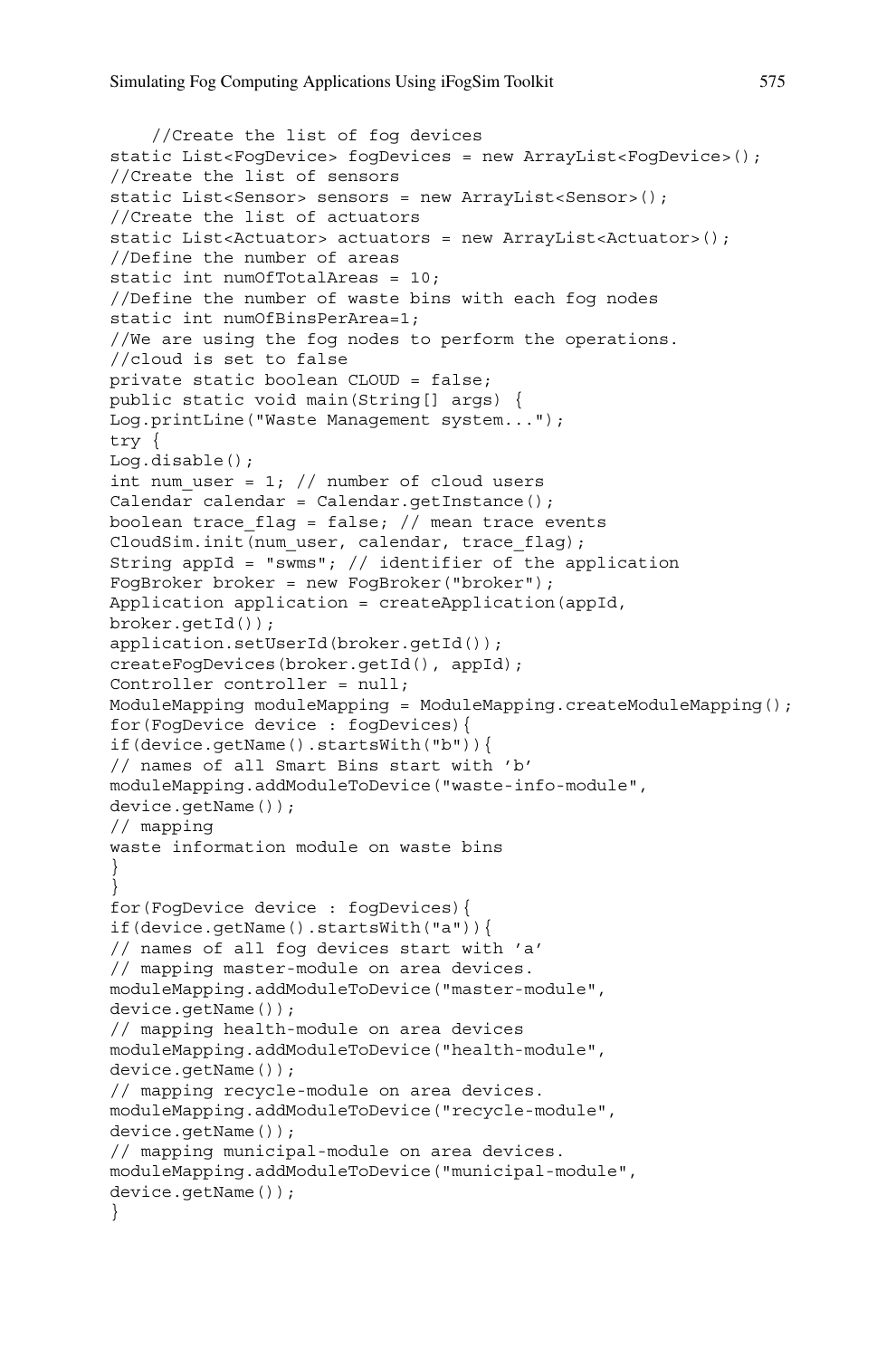```
}
if(CLOUD){ // if the mode of deployment is cloud-based
// placing all instances of master-module in the Cloud
moduleMapping.addModuleToDevice("master-module", "cloud");
// placing all instances of health-module in the Cloud
moduleMapping.addModuleToDevice("health-module", "cloud");
//placing all instances of recycle-module in the Cloud
moduleMapping.addModuleToDevice("recycle-module", "cloud");
// placing all instances of municipal-module in the Cloud
moduleMapping.addModuleToDevice("municipal-module", "cloud");
}
controller = new Controller("master-controller",
fogDevices, sensors, actuators);
controller.submitApplication(application,
(CLOUD)?(new ModulePlacementMapping(fogDevices,
application, moduleMapping))
:(new ModulePlacementEdgewards(fogDevices, sensors,
actuators, application, moduleMapping)));
TimeKeeper.getInstance().setSimulationStartTime(
Calendar.getInstance().
getTimeInMillis());
CloudSim.startSimulation();
CloudSim.stopSimulation();
Log.printLine("waste management simulation finished!");
}
 catch (Exception e) {
e.printStackTrace();
Log.printLine("Unwanted errors happen");
}
}
```
After adding this code snippet initialize the controller object.

*Code Snippet-4* This code snippet is to be placed in **main** class. In this code snippet we are creating the heterogeneous fog devices. The fog nodes will be placed in geographical distributed location and we will also need the location of the smart bin therefore, while creating the fog nodes and smart bins, we are setting the xcoordinate and y-coordinate value of the fog nodes and smart bin. In case of smart bin, the location awareness will help us to know that in which area or street, a particular waste bin is placed. Moreover, the fog node location will help us to be aware of the location of the particular fog node. In code snippet-6, we have created a method which generates the random values and these random value are then assigned as x and y coordinate to the waste bins and fog nodes.

```
private static void createFogDevices(int userId, String appId) {
FogDevice cloud = createFogDevice("cloud", 44800, 40000, 100,
10000, 0, 0.01, 16*103, 16*83.25);
cloud.setParentId(-1);
fogDevices.add(cloud);
```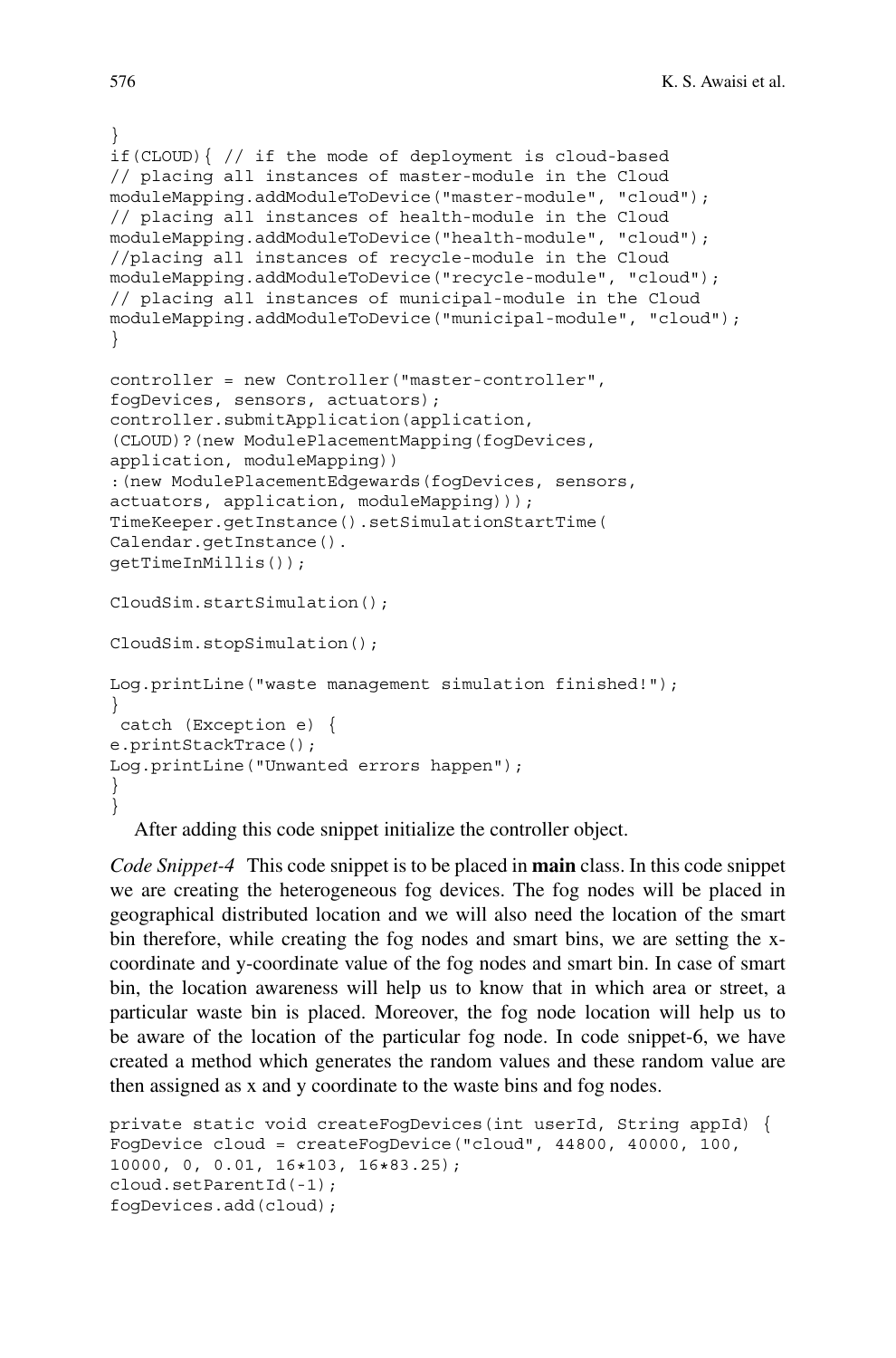```
FogDevice router = createFogDevice("proxy-server", 7000, 4000,
10000, 10000, 1, 0.0,
107.339, 83.4333);
router.setParentId(cloud.getId());
// latency of connection between proxy server and cloud is 100 ms
router.setUplinkLatency(100.0);
fogDevices.add(router);
for(int i=0; i<numOfTotalAreas; i++) {
addArea(i+"", userId, appId, router.getId());
}
}
//creating the fog nodes for each area
private static FogDevice addArea(String id, int userId,
String appId, int parentId){
FogDevice area_fognode = createFogDevice("a-"+id, 5000, 4000,
10000, 10000, 3, 0.0, 107.339, 83.4333);
fogDevices.add( area_fognode);
area fognode.setUplinkLatency(1.0);
for(int i=0;i<numOfBinsPerArea;i++){
String mobileId = id+"-"+i;
FogDevice bin = addBin(mobileId, userId,
appId, area fognode.getId());
bin.setUplinkLatency(2.0);
fogDevices.add(bin);
}
//assigning x coordinate value to the fog node
area fognode.setxCoordinate(getCoordinatevalue(10));
//assigning y coordinate value to the fog node
area fognode.setyCoordinate(getCoordinatevalue(10));
area fognode.setParentId(parentId);
return area_fognode;
}
//creating the smart waste bins
private static FogDevice addBin(String id, int userId,
String appId, int parentId){
FogDevice bin = createFogDevice("b-"+id, 5000, 1000, 10000,
10000, 4, 0, 87.53, 82.44);
bin.setParentId(parentId);
Sensor sensor = new Sensor("s-"+id, "BIN", userId, appId,
new DeterministicDistribution(getCoordinatevalue(5)));
sensors.add(sensor);
Actuator ptz = new Actuator("act-"+id, userId,
appId, "ACT CONTROL");
actuators.add(ptz);
sensor.setGatewayDeviceId(bin.getId());
sensor.setLatency(1.0);
ptz.setGatewayDeviceId(parentId);
ptz.setLatency(1.0);
//assigning x coordinate value to the smart bin
bin.setxCoordinate(getCoordinatevalue(10));
//assigning y coordinate value to the smart bin
bin.setyCoordinate(getCoordinatevalue(10));
return bin;
}
```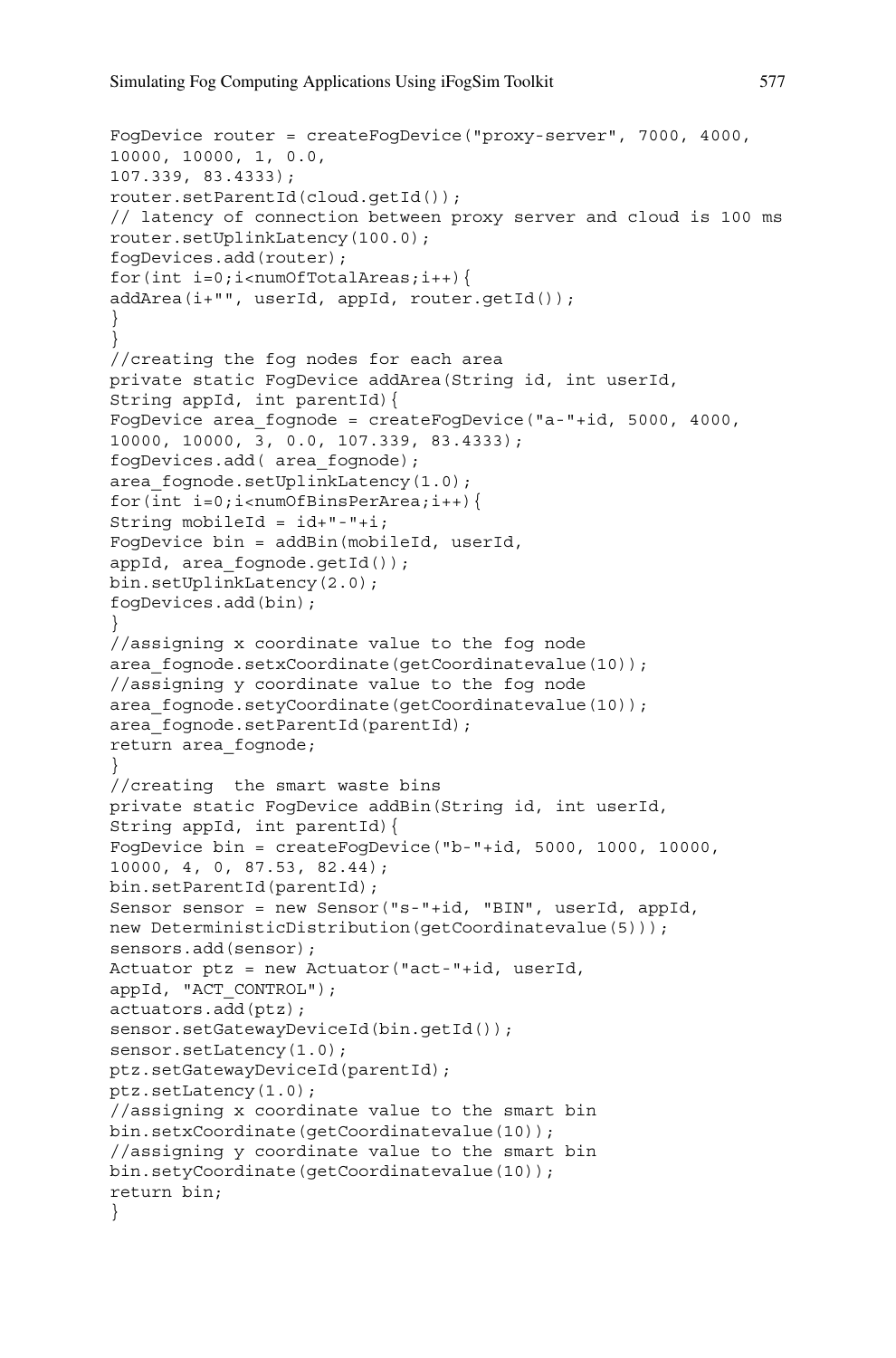*Code Snippet-5* This code snippet is to be placed in **main** class.

```
private static Application createApplication
(String appId, int userId){
Application application =
Application.createApplication(appId, userId);
application.addAppModule("waste-info-module", 10);
application.addAppModule("master-module", 10);
application.addAppModule("recycle-module", 10);
application.addAppModule("health-module", 10);
application.addAppModule("municipal-module", 10);
application.addAppEdge("BIN", "waste-info-module",1000, 2000,
"BIN", Tuple.UP,
AppEdge.SENSOR);
application.addAppEdge("waste-info-module", "master-module",
1000, 2000, "Task1",
Tuple.UP, AppEdge.MODULE);
application.addAppEdge("master-module", "municipal-module",
1000, 2000, "Task2",
Tuple.UP, AppEdge.MODULE);
application.addAppEdge("master-module", "recycle-module",
1000, 2000, "Task3",
Tuple.UP, AppEdge.MODULE);
application.addAppEdge("master-module", "health-module",
1000, 2000, "Task4",
Tuple.UP, AppEdge.MODULE);
application.addAppEdge("master-module", "ACT_CONTROL",
100, 28, 100, "ACT_PARAMS",
Tuple.UP, AppEdge.ACTUATOR);
application.addTupleMapping("waste-info-module",
"BIN", "Task1",
new FractionalSelectivity(1.0));
application.addTupleMapping("master-module", "BIN", "Task2",
new FractionalSelectivity(1.0));
application.addTupleMapping("master-module", "BIN", "Task3",
new FractionalSelectivity(1.0));
application.addTupleMapping("master-module", "BIN", "Task4",
new FractionalSelectivity(1.0));
application.addTupleMapping("master-module", "BIN", "ACT_CONTROL",
new FractionalSelectivity(1.0));
final AppLoop loop1 = new AppLoop(new ArrayList<String>()
\{{\{add('BIN'')\};add("waste-info-module");add("master-module");
add("municipal-module");
add("recycle-module");add("health-module");
add("ACT CONTROL"); \});
List<AppLoop> loops = new ArrayList<AppLoop>(){{add(loop1);}};
application.setLoops(loops);
return application;
}
```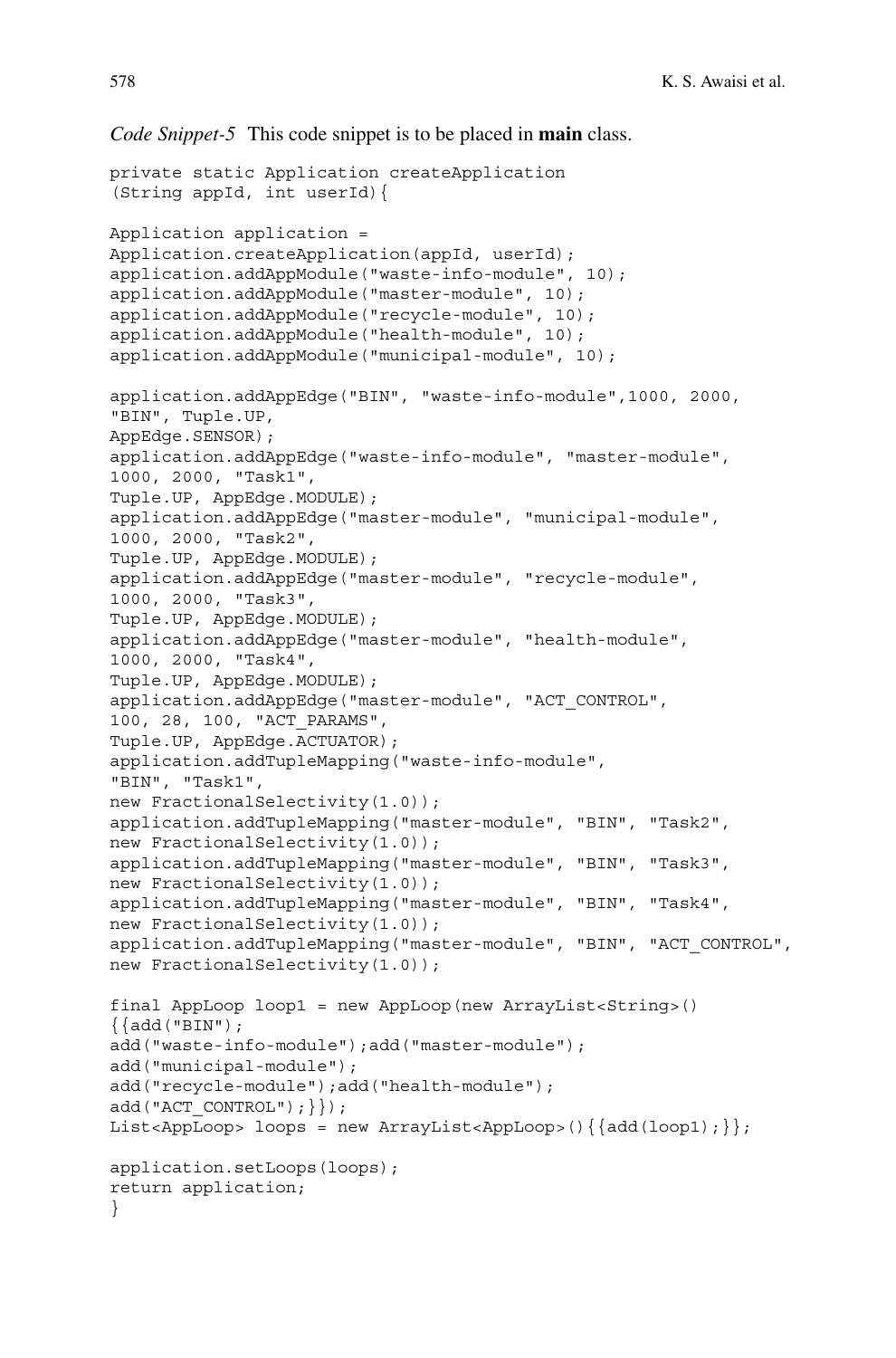*Code Snippet-6* This code snippet is to be placed in **main** class. In this code snippet, we have created a method will generate the random number.

```
private static double getCoordinatevalue(double min)
{
Random rn=new Random();
return rn.nextDouble()+min;
}
```
*Code Snippet-7* This code snippet is to be placed in FogDevice class. This code snippet is taken from [\[5\]](#page-24-4). We have declared two variables xCoordinate, and yCoordinate to store the value of x and y coordinate respectively.

```
public double xCoordinate;
//specifying the xCoordinate of the fog device
public double yCoordinate;
//specifying the yCoordinate of the fog device
//method to set the value of xCoordinate
public void setxCoordinate(double xCoordinate)
{
this.xCoordinate=xCoordinate;
}
//method to get the value of xCoordinate
public double getxCoordinate()
{
return xCoordinate;
}
//method to set the value of yCoordinate
public void setyCoordinate(double yCoordinate)
{
this.yCoordinate=yCoordinate;
}
//method to get the value of yCoordinate
public double getyCoordinate()
{
return yCoordinate;
}
```
# <span id="page-14-0"></span>*3.3 Smart Mining Industry System*

Mining is one of the most important and prominent industries that requires a lot of data analysis. With every passing day, the enormity of mining industry is increasing day by day. According to the IBM research [\[14\]](#page-25-4), the requirement of mines increasing day by day and every individual requires approximately 3.11 million pounds of fuel, minerals, and metals in his/her life. Despite its significance, mining industry entails multiple risks. During the mineral and coal mining, chemical reactions, hazardous gas emission, suffocation, and rock sliding are among the probable risks that are hazardous for the lives of mining personnel [\[16\]](#page-25-5). Therefore, it is important to employ the IoT devices, such as heterogeneous sensors to pick up the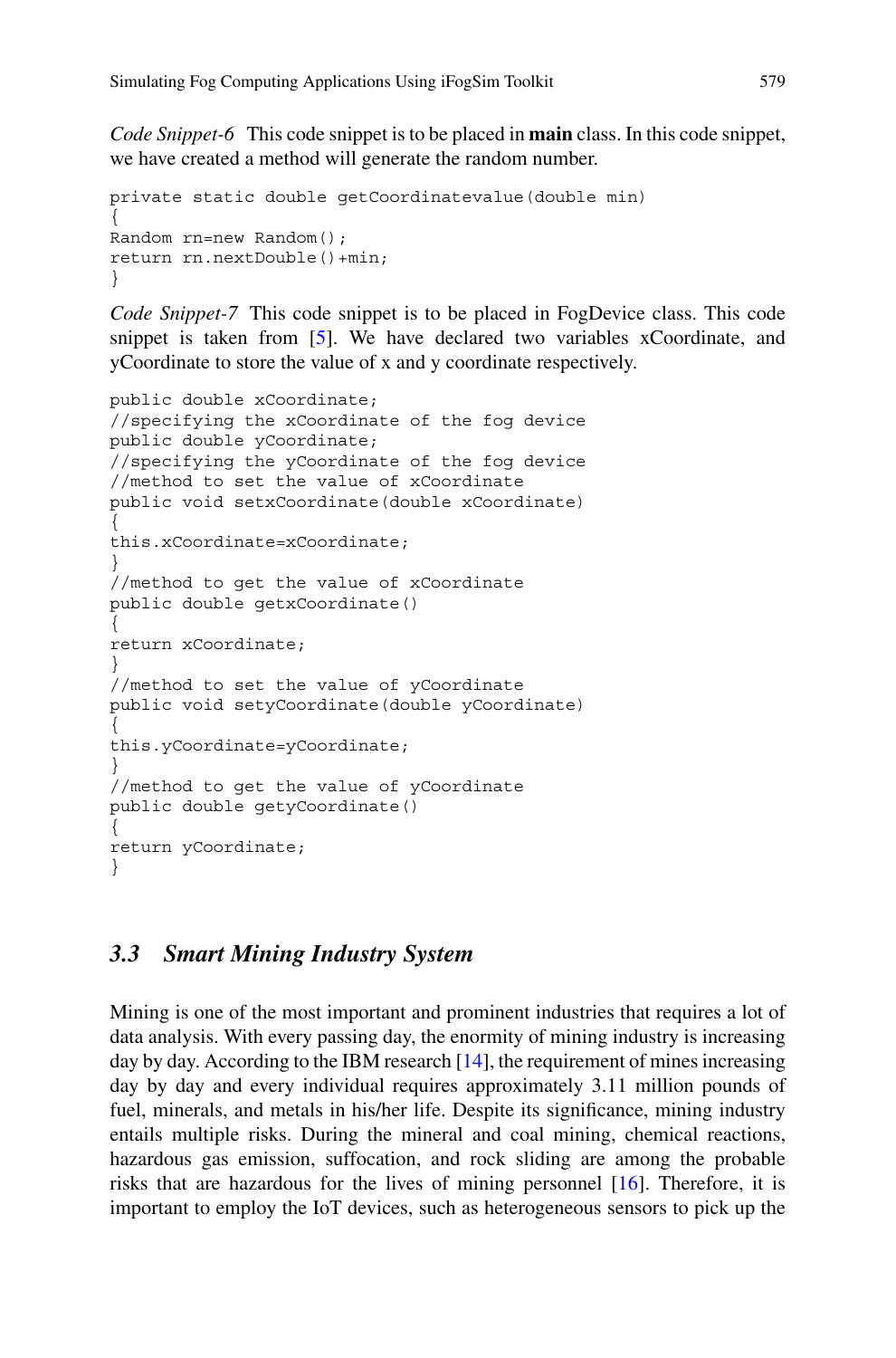

<span id="page-15-0"></span>**Fig. 6** Fog based smart mining industry application model of iFogSim

gases, chemicals, and the surrounding data and to inform the concerned personnel regarding the undesired and dangerous situations. The surrounding sensors will collect the data before the digging process. This can also reduce cost and save the energy by predicting the probability of finding coal and minerals at certain places before the actual digging process. Gas sensors can be deployed everywhere in the mines that cannot only help in measuring the biological gases value in the mines and tunnels but also control the emission of gases. Moreover, numerous chemical reactions occur in the mines which can be very dangerous for human labors working in the mine. Therefore, collecting and analyzing the surrounding, biological gases and chemical reactions' data is very useful in the mining industry in making predictions about the digging process and hazardous events.

**Building Scenario with iFogSim for Smart Mining Industry System** To simulate this case study, first make a new class in *org.fog.test.perfeval* package. In the fog based smart mining industry, there would be heterogeneous sensors i.e. surrounding sensors, biological sensors, and chemical sensors that are connected to the fog nodes through a router device. In the fog nodes, we create four modules that include: (1) *master module,* (2) *gasinfo-module,* (3) *chinfo-module,* and (4) *srinfomodule.* The *master-module* will collect the sensors data from all type of sensors. It will categorize the data and send the specific data to the respective modules. For example, the gas sensors data will be sent to the *gasinfo-moudule*. The *gasinfomodule* will process the gas sensors data, analyze the gas values, and it will send the response back to the master-module. The response is basically the action, which will be taken in account of gas sensors values. Figure [6](#page-15-0) depicts the data flow of the smart mining industry application model.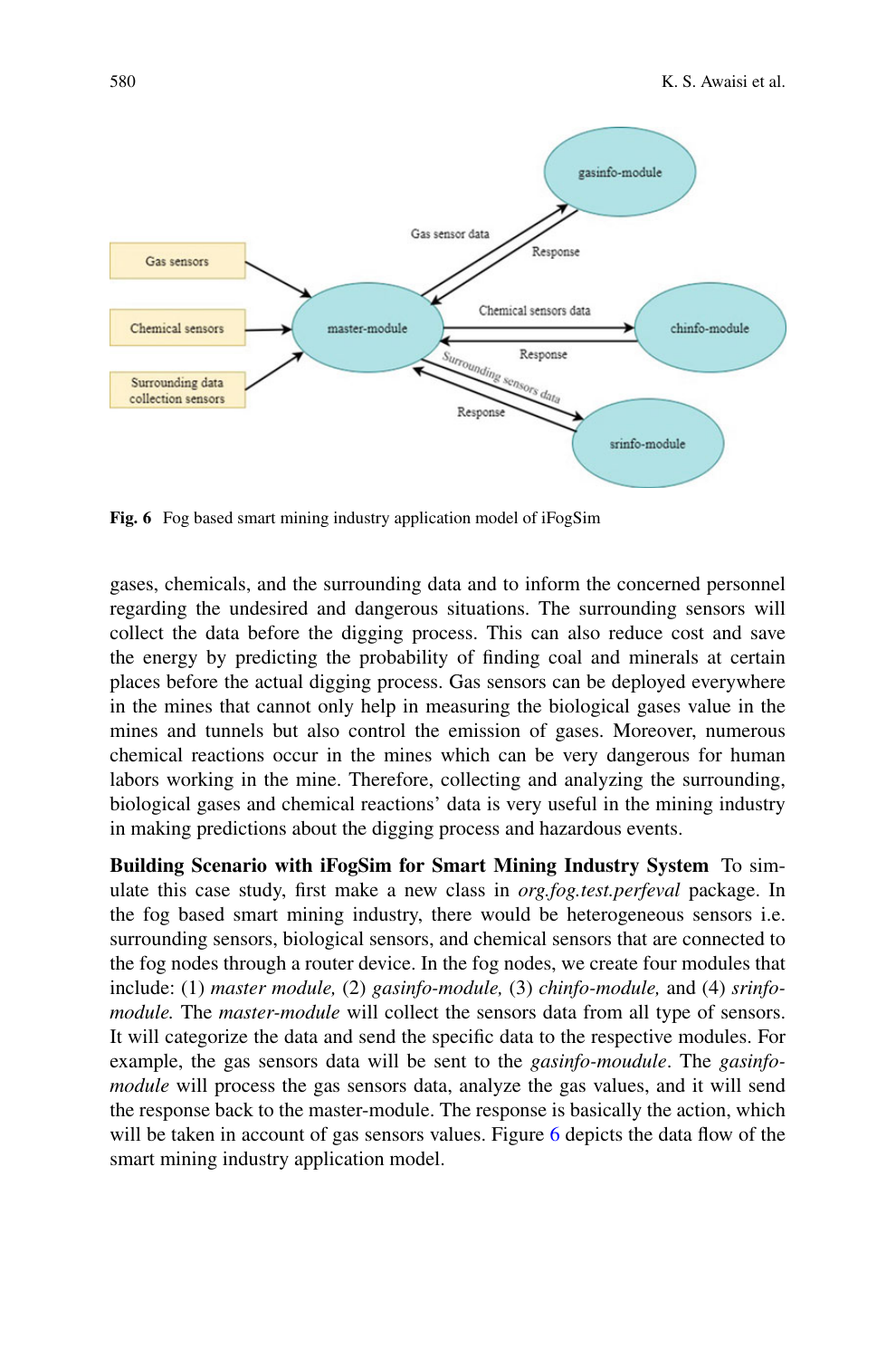**Building Simulation with iFogSim for Mining Industry System** To simulate this scenario, first make a new class in *org.fog.test.perfeval* package.

*Code Snippet-8* This code snippet is to be placed in the **main** class. In this code snippet we created the variables for fog devices and sensors. Three type of sensors variables are created for biological, chemical and surrounding sensors. Moreover, the modules are placed on the fog nodes. This code snippet should be added in the main method after initializing the module mapping.

```
//Create the list of fog devices
static List<FogDevice> fogDevices = new ArrayList<FogDevice>();
//Create the list of sensors
static List<Sensor> sensors = new ArrayList<Sensor>();
//Create the list of actuators
static List<Actuator> actuators = new ArrayList<Actuator>();
//Define the number of fog nodes will be deployed
static int numOfFogDevices = 10;
//Define the number of gas sensors with each fog nodes
static int numOfGasSensorsPerArea=1;
//Define the number of chemical sensors with each fog nodes
static int numOfChSensorsPerArea=1;
//Define the number of surrounding sensors with each fog nodes
static int numOfSrSensorsPerArea=1;
//We are using the fog nodes to perform the operations.
//cloud is set to false
private static boolean CLOUD = false;
public static void main(String[] args) {
Log.printLine("Waste Management system...");
try {
Log.disable();
int num user = 1; // number of cloud users
Calendar calendar = Calendar.getInstance();
boolean trace flag = false; // mean trace events
CloudSim.init(num user, calendar, trace flag);
String appId = "mins"; // identifier of the application
FogBroker broker = new FogBroker("broker");
Application application =
createApplication(appId, broker.getId());
application.setUserId(broker.getId());
createFogDevices(broker.getId(), appId);
Controller controller = null;
// initializing a module mapping
ModuleMapping moduleMapping =
ModuleMapping.createModuleMapping();
for(FogDevice device : fogDevices){
if(device.getName().startsWith("a")){
moduleMapping.addModuleToDevice("master-module",
device.getName());
if(device.getName().startsWith("g")){
moduleMapping.addModuleToDevice("gasinfo-module",
device.getName()); }
if(device.getName().startsWith("c")){
moduleMapping.addModuleToDevice
```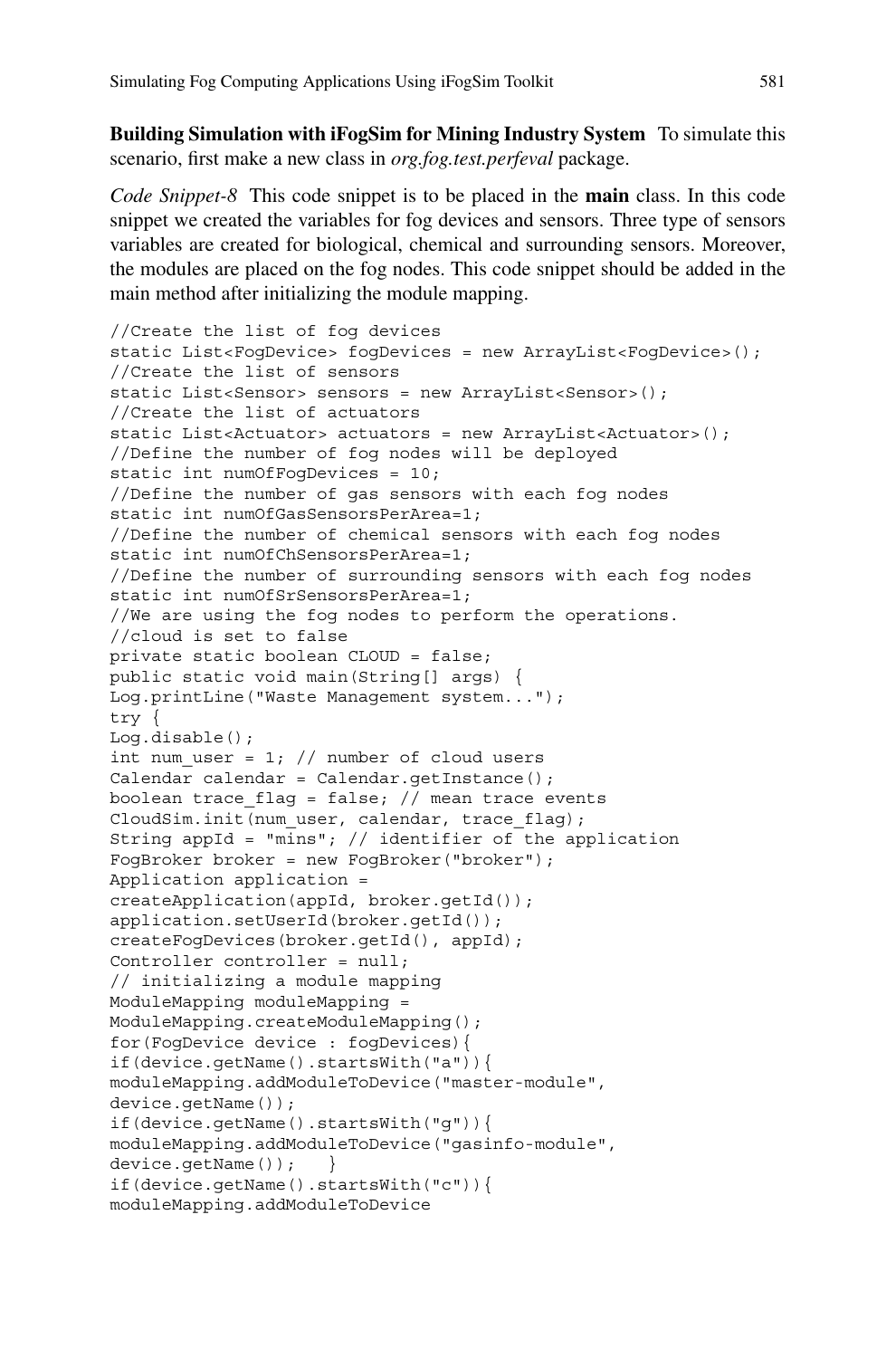```
("chemicalinfo-module", device.getName()); }
if(device.getName().startsWith("s")){
moduleMapping.addModuleToDevice
("srinfo-module", device.getName());
}}}
// if the mode of deployment is cloud-based
if(CLOUD){
// placing all instances of master-module in Cloud
addModuleToDevice("mastermodule", "cloud");
moduleMapping.addModuleToDevice("gasinfo-module", "cloud");
moduleMapping.addModuleToDevice("chinfo-module", "cloud");
moduleMapping.addModuleToDevice("srinfo-module", "cloud");}
controller = new Controller("master-controller", fogDevices,
sensors, actuators);
controller.submitApplication(application,
(CLOUD)?(new ModulePlacementMapping(fogDevices, application,
moduleMapping))
:(new ModulePlacementEdgewards(fogDevices, sensors, actuators,
application, moduleMapping)));
 TimeKeeper.getInstance().setSimulationStartTime(
   Calendar.getInstance().
getTimeInMillis());
CloudSim.startSimulation();
CloudSim.stopSimulation();
Log.printLine("mining industry simulation finished!");
} catch (Exception e) {
e.printStackTrace();
Log.printLine("Unwanted errors happen");
}
}
```
*Code Snippet-9* It is to be placed in the **main** class. In this code snippet we are creating cloud server, proxy server, fog nodes, gas sensors, chemical sensors, and surrounding sensors.

```
private static void createFogDevices(int userId, String appId) {
FogDevice cloud = createFogDevice("cloud", 44800, 40000, 100,
10000, 0, 0.01, 16*103,
16*83.25;
cloud.setParentId(-1);
fogDevices.add(cloud);
FogDevice router = createFogDevice("proxy-server", 7000, 4000,
10000, 10000, 1, 0.0, 107.339, 83.4333);
router.setParentId(cloud.getId());
router.setUplinkLatency(100.0);
fogDevices.add(router);
for(int i=0;i<numOfFogDevices;i++){
addFogNode(i+"", userId, appId, router.getId());
}
```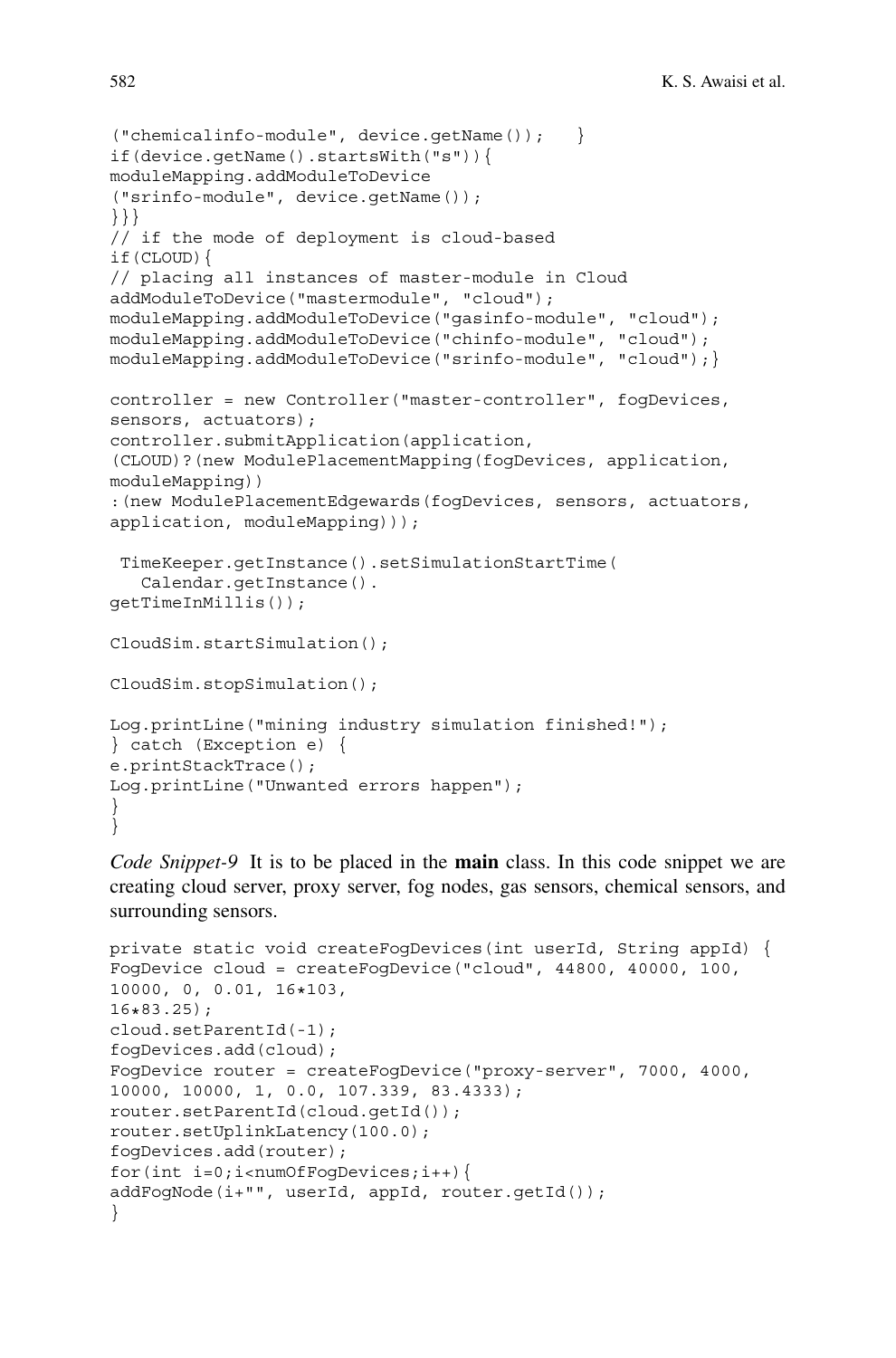```
}
private static FogDevice addFogNode(String id,
int userId, String appId, int parentId)
{
FogDevice fognode = createFogDevice("a-"+id, 5000, 4000, 10000,
10000, 3, 0.0, 107.339, 83.4333);
fogDevices.add( fognode);
fognode.setUplinkLatency(1.0);
for(int i=0;i<numOfGasSensorsPerArea;i++){
addGasSensors(i+"", userId, appId, fognode.getId());
}
for(int i=0;i<numOfChSensorsPerArea;i++){
addChSensors(i+"", userId, appId, fognode.getId());
}
for(int i=0;i<numOfSrSensorsPerArea;i++){
addSrSensors(i+"", userId, appId, fognode.getId());
}
return fognode;
}
private static FogDevice addGasSensors(String id, int userId,
String appId, int parentId){
FogDevice gasSensor = createFogDevice("g-"+id, 5000, 1000, 10000,
10000, 4, 0, 87.53, 82.44);
gasSensor.setParentId(parentId);
Sensor sensor = new Sensor("s-"+id, "GAS", userId, appId, new
DeterministicDistribution(5));
sensors.add(sensor);
Actuator ptz = new Actuator("act-"+id, userId,
appId, "ACT CONTROL");
actuators.add(ptz);
sensor.setGatewayDeviceId(gasSensor.getId());
sensor.setLatency(1.0);
ptz.setGatewayDeviceId(parentId);
ptz.setLatency(1.0);
return gasSensor;
}
private static FogDevice addChSensors(String id, int userId,
String appId, int parentId){
FogDevice chSensor = createFogDevice("c-"+id, 5000, 1000, 10000,
10000, 4, 0, 87.53, 82.44);
chSensor.setParentId(parentId);
Sensor sensor = new Sensor("sch-"+id, "CH", userId, appId,
new DeterministicDistribution(5));
sensors.add(sensor);
Actuator ptzch = new Actuator("actch-"+id, userId,
appId, "ACT CONTROLCH");
actuators.add(ptzch);
sensor.setGatewayDeviceId(chSensor.getId());
sensor.setLatency(1.0);
ptzch.setGatewayDeviceId(parentId);
ptzch.setLatency(1.0);
return chSensor;
}
private static FogDevice addSrSensors(String id, int userId,
```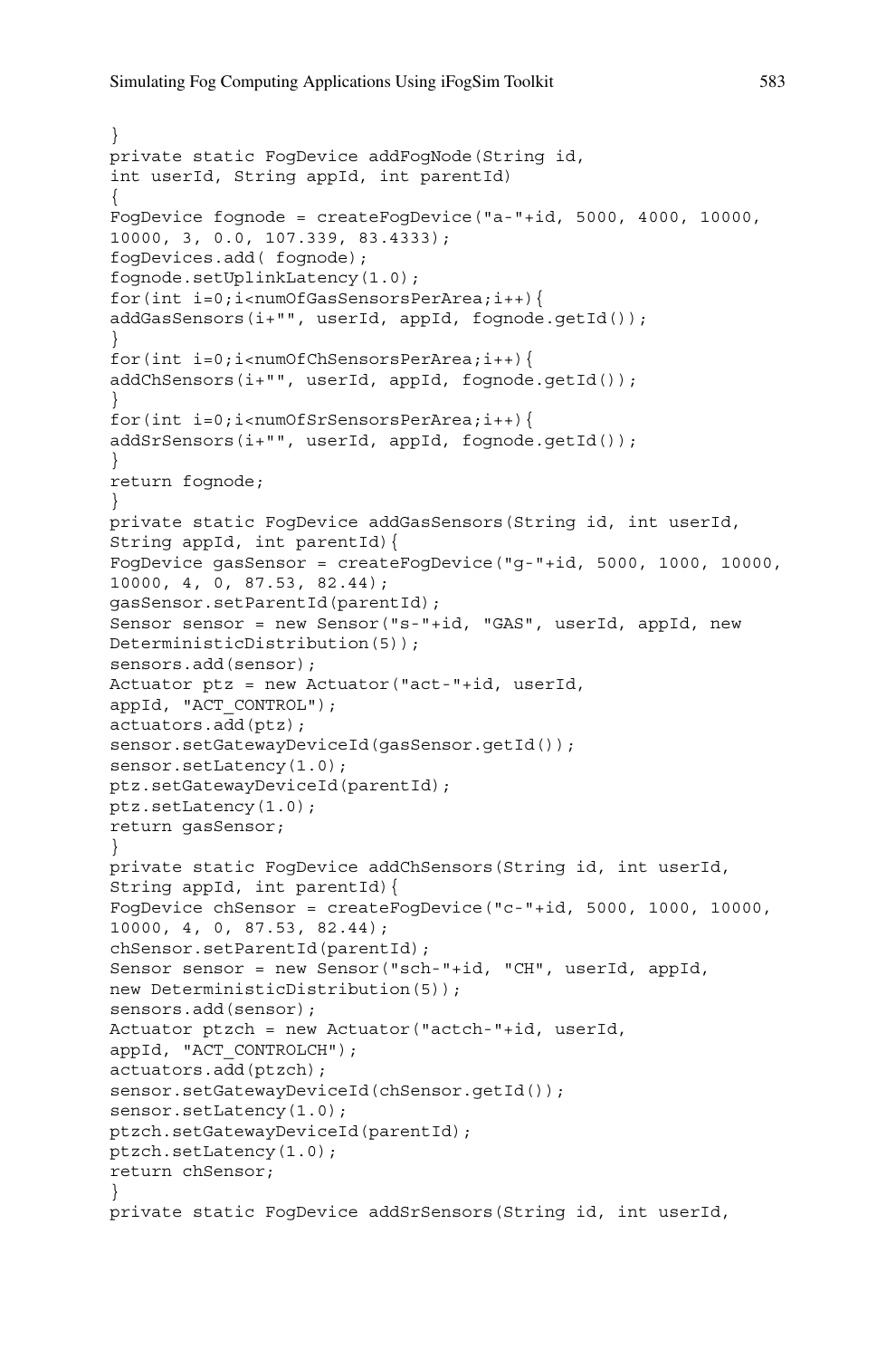```
String appId, int parentId){
FogDevice srSensor = createFogDevice("s-"+id, 5000, 1000, 10000,
10000, 4, 0, 87.53, 82.44);
srSensor.setParentId(parentId);
Sensor sensor = new Sensor("ssr-"+id, "SR", userId, appId,
new DeterministicDistribution(5));
sensors.add(sensor);
Actuator ptzch = new Actuator("actsr-"+id, userId,
appId, "ACT CONTROLSR");
actuators.add(ptzch);
sensor.setGatewayDeviceId(srSensor.getId());
sensor.setLatency(1.0);
ptzch.setGatewayDeviceId(parentId);
ptzch.setLatency(1.0);
return srSensor;
}
```
*Code Snippet-10* It is to be placed in the **main** class. In this code snippet we are creating the modules and mapping it to the fog devices.

```
private static Application createApplication(String appId,
int userId){
Application application = Application.createApplication(appId,
userId);
application.addAppModule("gasinfo-module", 10);
application.addAppModule("master-module", 10);
application.addAppModule("chinfo-module", 10);
application.addAppModule("srinfo-module", 10);
application.addAppEdge("GAS", "master-module",1000,
2000, "GAS", Tuple.UP, AppEdge.SENSOR);
application.addAppEdge("CH", "chinfo-module", 1000,
2000, "CH", Tuple.UP, AppEdge.SENSOR);
application.addAppEdge("SR", "srinfo-module", 1000, 2000,
"SR",
Tuple.UP, AppEdge.SENSOR);
application.addAppEdge("master-module", "gasinfo-module",
1000, 2000,
"gasTask", Tuple.UP, AppEdge.MODULE);
application.addAppEdge("master-module", "chinfo-module", 1000,
2000, "chTask", Tuple.UP, AppEdge.MODULE);
application.addAppEdge("master-module", "srinfo-module", 1000,
2000, "srTask", Tuple.UP, AppEdge.MODULE);
//Response
application.addAppEdge("gasinfo-module", "master-module",
1000, 2000, "gasResponse", Tuple.UP, AppEdge.MODULE);
application.addAppEdge("chinfo-module", "master-module",
1000, 2000, "chResponse", Tuple.UP, AppEdge.MODULE);
application.addAppEdge("srinfo-module", "master-module",
1000, 2000,"srResponse", Tuple.UP, AppEdge.MODULE);
application.addTupleMapping("master-module", "GAS", "gasTask",
new FractionalSelectivity(1.0));
application.addTupleMapping("master-module", "CH", "chTask",
new FractionalSelectivity(1.0));
application.addTupleMapping("master-module", "SR", "srTas",
```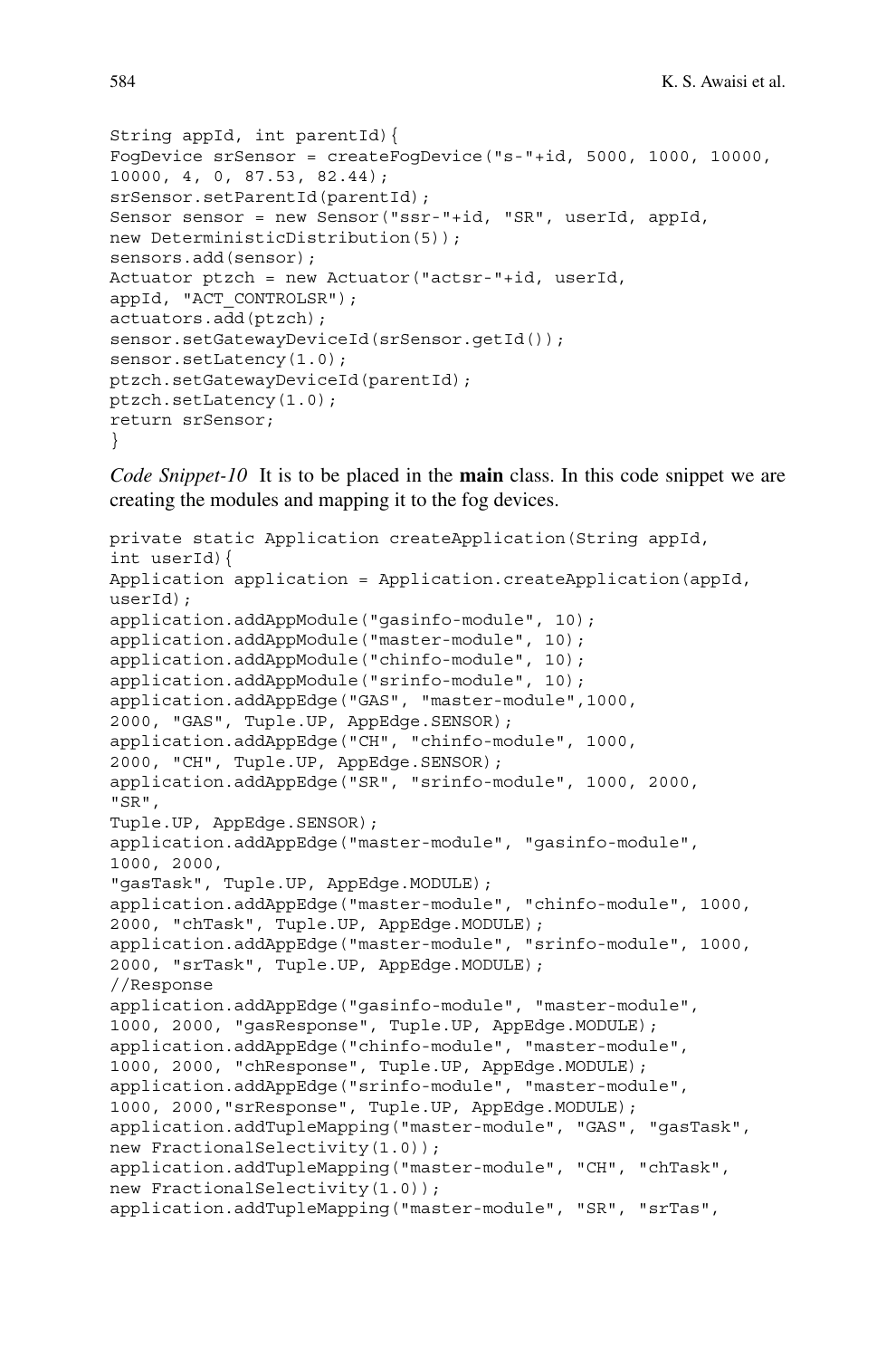```
new FractionalSelectivity(1.0));
application.addTupleMapping("gasinfo-module",
"gasTask", "gasResponse",
new FractionalSelectivity(1.0));
application.addTupleMapping("chinfo-module",
"chTask", "chResponse",
new FractionalSelectivity(1.0));
application.addTupleMapping("srinfo-module",
"srTask", "srResponse",
new FractionalSelectivity(1.0));
final AppLoop loop1 = new AppLoop(new ArrayList<String>()
{{add("GAS");
add("master-module");add("gasinfo-module");add("gasTask");
add("qasResponse");\});
final AppLoop loop2 = new AppLoop(new
ArrayList<String>(){{add("CH");
add("master-module");add("chinfo-module");
add("chTask")
; add("chResponse"); \});
final AppLoop loop3 = new AppLoop(new
ArrayList<String>(){{add("SR");
add("master-module");add("srinfo-module")
;add("srTask");add("srResponse");\};
List<AppLoop> loops = new
ArrayList<AppLoop>(){{add(loop1);add(loop2)
; add(loop3); \};
application.setLoops(loops);
return application;
}
```
## <span id="page-20-0"></span>*3.4 Sensing as a Service*

Nowadays Unmanned Aerial Vehicles (UAVs) are widely used to support ondemand IoT services [\[15\]](#page-25-6). The sensors and actuators associated with an UAV helps in perceiving the external environments and triggering physical actions respectively where the structured deployment of IoT devices is infeasible and costly. However, UAVs are mobile in nature and most of them are energy constrained and are equipped with limited processing capabilities [\[17\]](#page-25-7). Therefore, the data generated by the UAVs requires assistance from Fog or Cloud computing paradigms to be processed. It also demands faster networking support for real-time interactions [\[18\]](#page-25-8). Considering these requirements, we model an application case scenario and build a simulation setup to illustrate the UAV-based sensing as a service in integrated Fog-Cloud environments.

**Building Scenario with iFogSim for UAV-Based Sensing as a Service** Figure [7](#page-21-0) depicts the conceptual integration of UAVs with gateways, Fog nodes and Cloud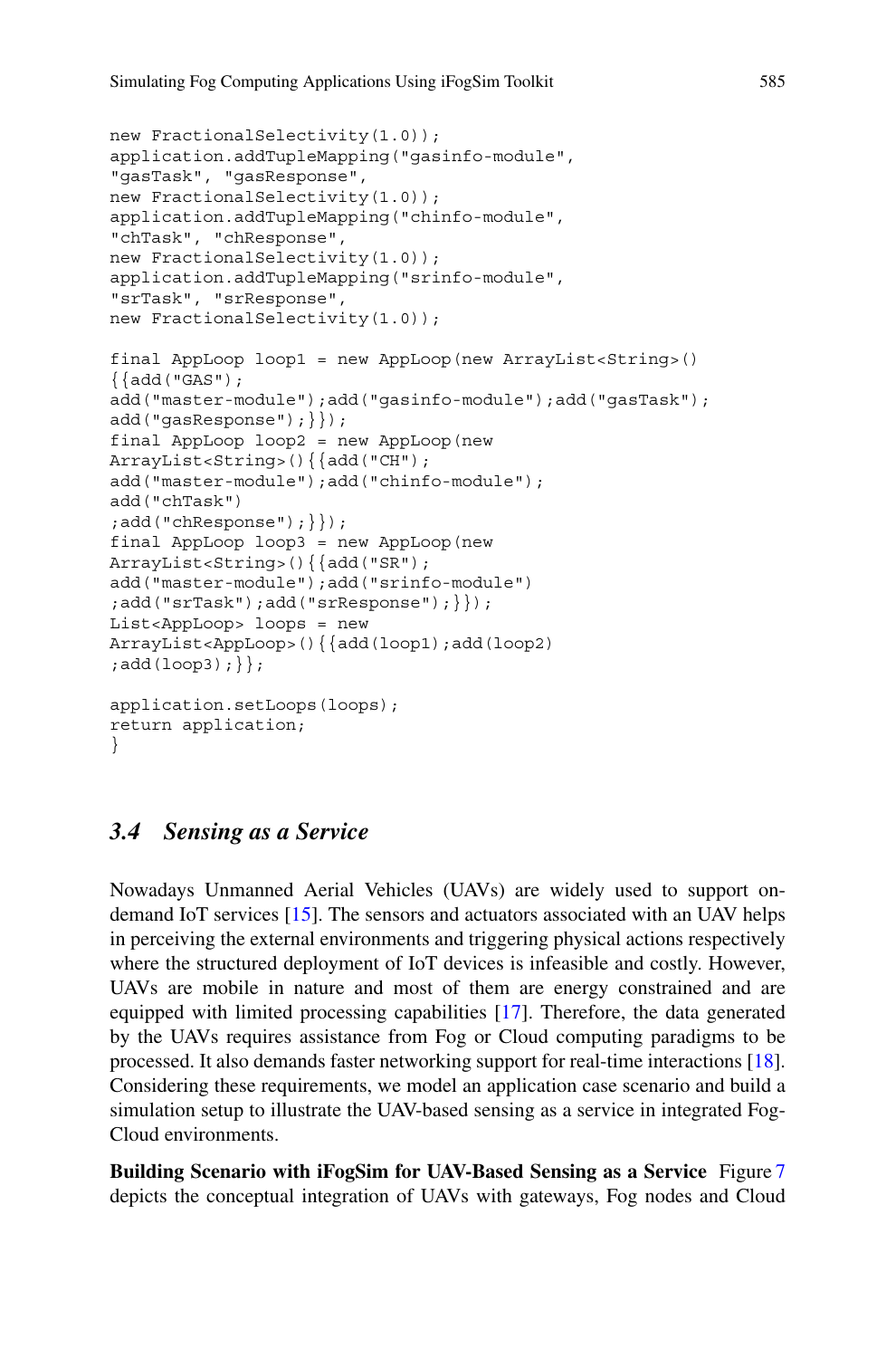

<span id="page-21-0"></span>**Fig. 7** Prospective computing environments for UAV-based sensing as a service



<span id="page-21-1"></span>**Fig. 8** Application model for UAV-based sensing as a service

data centers. Additionally, the data-driven interactions among these heterogeneous components can be realized through a distributed application as shown in Fig. [8](#page-21-1) where the Sensing and Actuation module operate on the UAV-based sensor and actuator, respectively. The Sensing module forwards *D\_SENSOR* to the Client module which is more likely to be placed in the UAV. Later, the Client module performs pre-processing of the sensor generated data and dispatches to the Processing module. This module incorporates data analytic that help in transforming the *RAW\_DATA* to a meaningful information suitable for evaluation, comparison and making actuation decisions. After performing such operations, the Processing module generates two types of data namely *PROCESSED\_DATA* and *ACTION\_COMMAND* that are directed to Storage and Client module respectively. The Storage module preserves the outcome of Processing module for locationindependent and scalable distribution whereas the Client module digest the outcome for generating the *ACTUATION\_SIGNAL* for the Actuation module.

**Building Simulation with iFogSim for UAV-Based Sensing as a Service** To simulate the prospective UAV-based sensing as a service scenario, a new class in *org.fog.test.perfeval* package is required to be created.

*Code Snippet-11* This code snippet helps in creating the computing environments for UAV-based sensing as a service and it should be placed in the main class.

```
private static void createFogDevices(int userId, String appId) {
FogDevice cloud = createFogDevice("cloud", 44800, 40000, 100,
```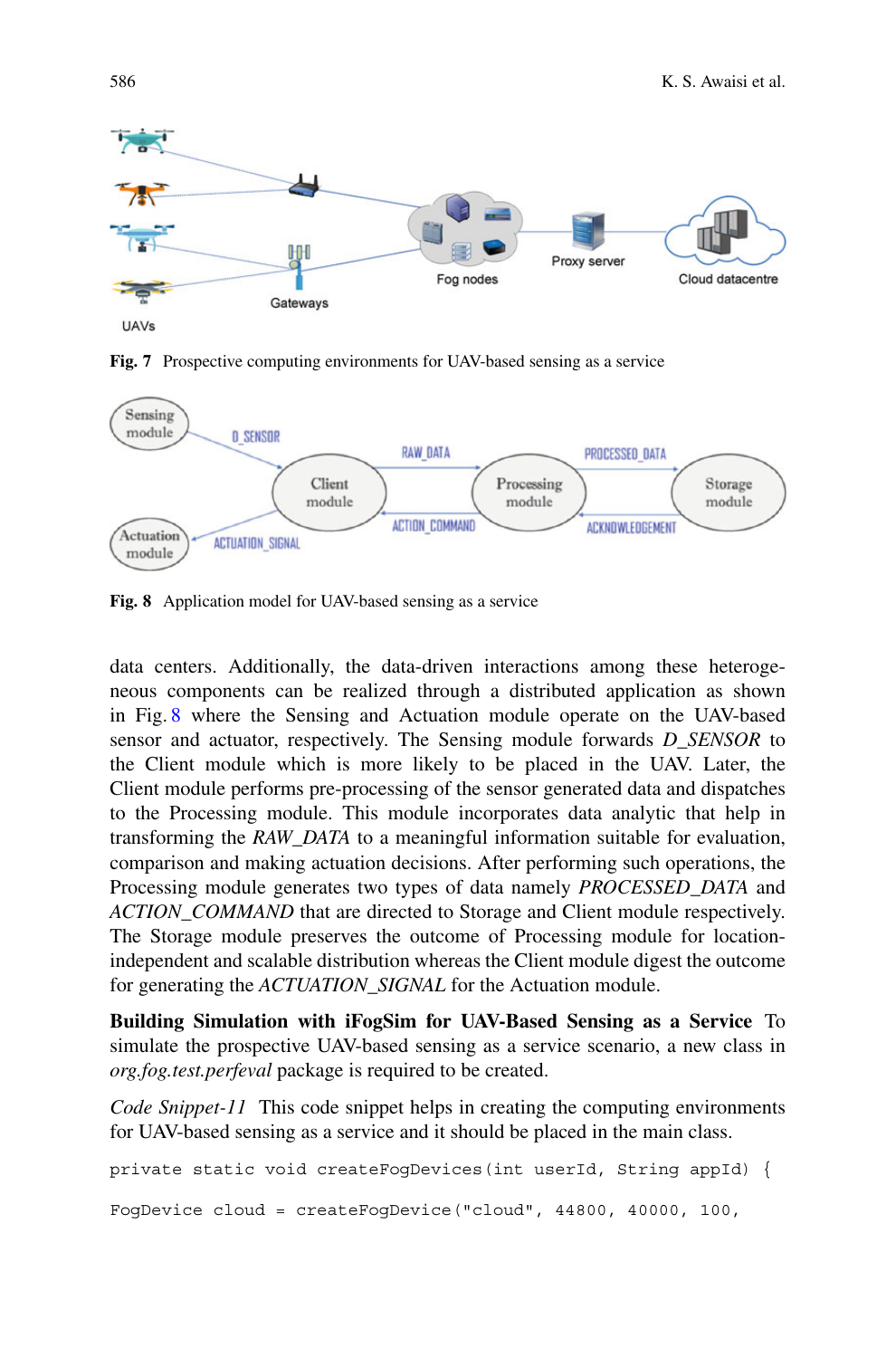Simulating Fog Computing Applications Using iFogSim Toolkit 587

```
10000,0.01, 16*103, 16*83.25);
cloud.setParentId(-1);
locator.setLevel(cloud, 0);
FogDevice proxy = createFogDevice("proxy-server", 2800, 4000,
10000, 10000, 0.0, 107.339, 83.4333);
proxy.setParentId(cloud.getId());
proxy.setUplinkLatency(100);
locator.setLevel(proxy, 1);
fogDevices.add(cloud);
fogDevices.add(proxy);
for(int i=0;i<numOfGatewayDevices;i++){
FogDevice gateway = addGw("gateway "+i,userId, appId, proxy.qetId());
gateway.setUplinkLatency(4);
locator.setLevel(gateway, 2);
fogDevices.add(gateway);
}
for(int i=0; i<numOfIoTDrones; i++) {
FogDevice drone = addDrone("drone "+i, userId, appId, -1);
drone.setUplinkLatency(2);
locator.setLevel(drone, 3);
fogDevices.add(drone);
}
}
private static FogDevice addGw(String name, int userId,
String appId, int parentId){
FogDevice gateway = createFogDevice(name, 2800, 4000, 10000,
10000, 0.0, 107.339, 83.4333);
//locator.setInitialLocation(name,gateway.getId());
gateway.setParentId(parentId);
return gateway;
}
private static FogDevice addDrone(String name, int userId,
String appId, int parentId){
FogDevice drone = createFogDevice(name, 500, 20,
1000, 270, 0, 87.53, 82.44);
drone.setParentId(parentId);
//locator.setInitialLocation(name,drone.getId());
Sensor droneSensor = new Sensor("sensor-"+name, "D-SENSOR",
userId, appId,
new DeterministicDistribution(SENSOR TRANSMISSION TIME));
sensors.add(droneSensor );
Actuator dronedisplay = new Actuator("actuator-"+name, userId,
appId, "D-DISPLAY");
actuators.add(dronedisplay);
droneSensor.setGatewayDeviceId(drone.getId());
droneSensor.setLatency(6.0);
dronedisplay.setGatewayDeviceId(drone.getId());
dronedisplay.setLatency(1.0);
```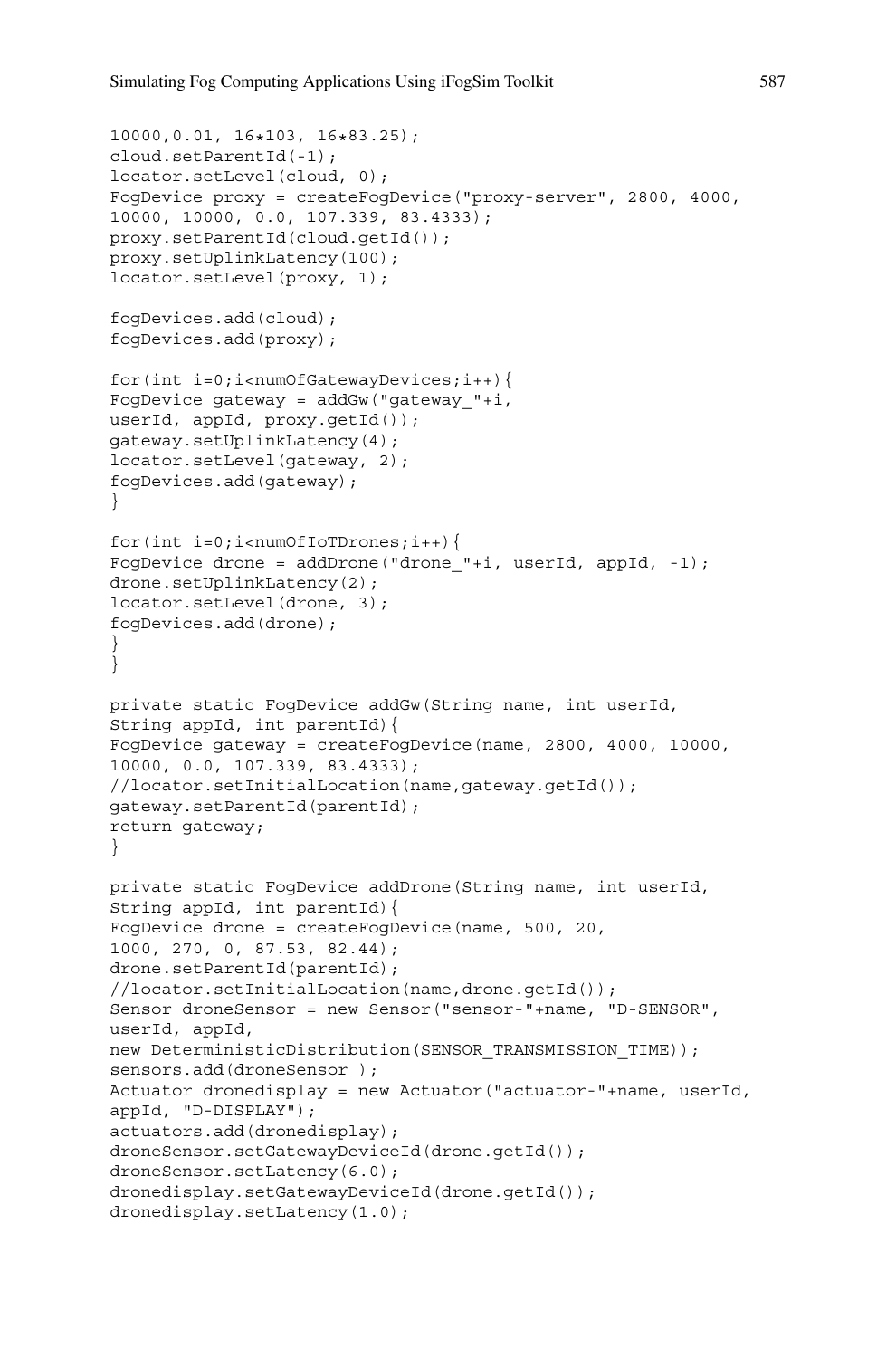```
return drone;
}
```
add("clientModule");

*Code Snippet-12* This code snippet creates the application model for UAV-based sensing as a service and it is also required to be placed in the **main** class.

```
private static Application createApplication(String appId,
int userId){
Application application =
Application.createApplication(appId, userId);
application.addAppModule("clientModule", 10);
application.addAppModule("processingModule", 10);
application.addAppModule("storageModule", 10);
if(SENSOR_TRANSMISSION_TIME==5.1)
application.addAppEdge("D-SENSOR", "clientModule",
2000, 500, "D-SENSOR", Tuple.UP, AppEdge.SENSOR);
else
application.addAppEdge("D-SENSOR", "clientModule",
3000, 500, "D-SENSOR", Tuple.UP, AppEdge.SENSOR);
application.addAppEdge("clientModule",
"processingModule", 3500, 500, "RAW_DATA",
Tuple.UP, AppEdge.MODULE);
application.addAppEdge("processingModule",
"storageModule", 1000, 1000, "PROCESSED_DATA",
Tuple.UP, AppEdge.MODULE);
application.addAppEdge("processingModule",
"clientModule", 14, 500, "ACTION_COMMAND",
Tuple.DOWN, AppEdge.MODULE);
application.addAppEdge("clientModule", "D-DISPLAY",
1000, 500, "ACTUATION_SIGNAL", Tuple.DOWN,
AppEdge.ACTUATOR);
application.addTupleMapping("clientModule",
"D-SENSOR", "RAW_DATA",
new FractionalSelectivity(1.0));
application.addTupleMapping("processingModule",
"RAW_DATA", "PROCESSED_DATA",
new FractionalSelectivity(1.0));
application.addTupleMapping("processingModule",
"RAW_DATA", "ACTION_COMMAND",
new FractionalSelectivity(1.0));
application.addTupleMapping("clientModule",
"ACTION COMMAND", "ACTUATION SIGNAL",
new FractionalSelectivity(1.0));
final AppLoop loop1 = new AppLoop(new ArrayList<String>()
\{{\{add(''D-SENSOR");
add("clientModule");add("processingModule");
```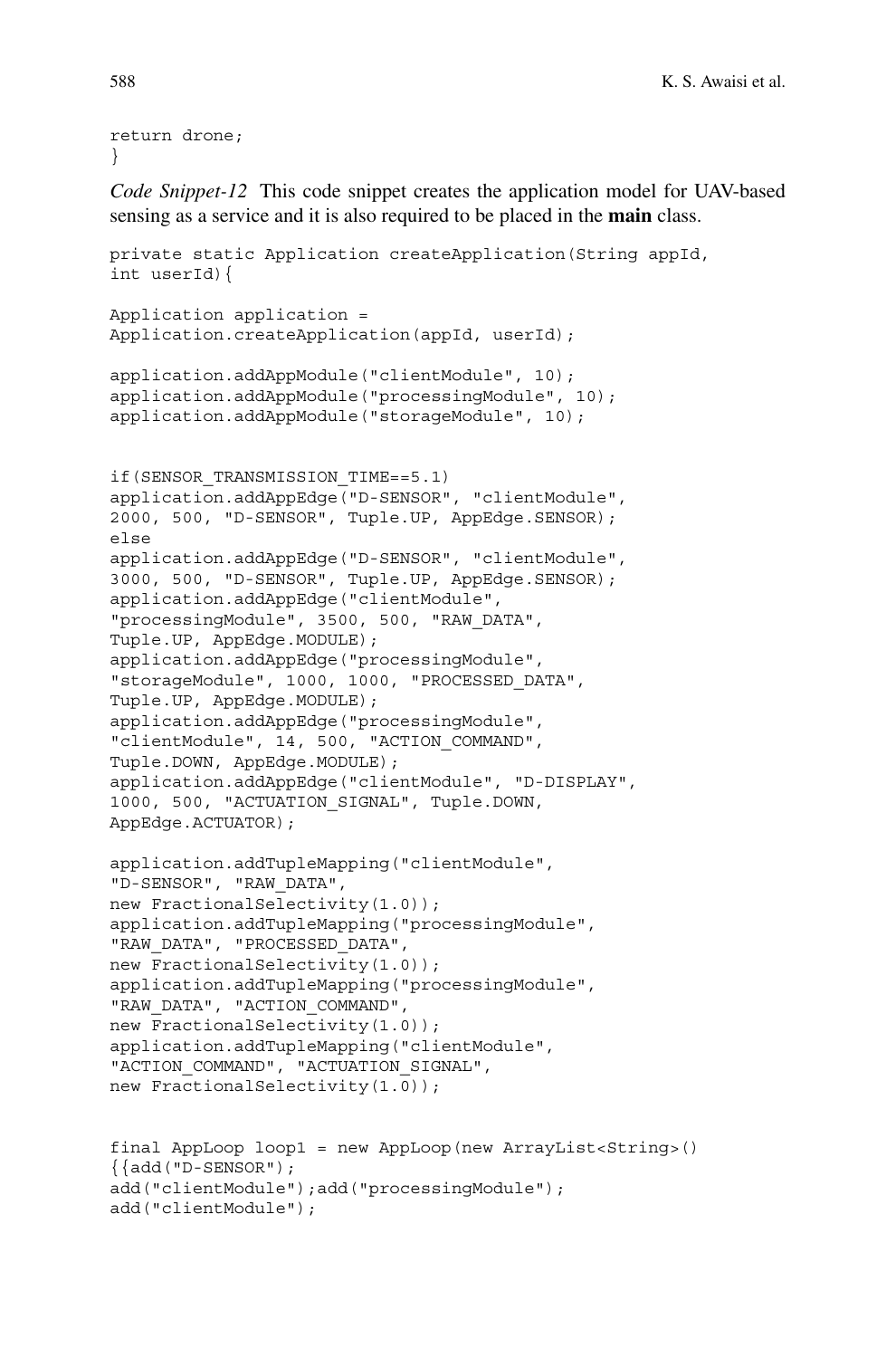```
add("D-DISPLAN");\};List<AppLoop> loops = new ArrayList<AppLoop>(){{add(loop1);}};
application.setLoops(loops);
return application;
}
```
# <span id="page-24-8"></span>**4 Conclusions**

In this article, we described the key features of iFogSim along with a step by step installation and simulation guide to help researchers model and simulate difference IoT and fog-based scenarios. To help readers gain a better understanding of the iFogSim toolkit, we modeled four real-time case studies related to smart car parking, smart waste management system, the smart mining industry and UAV-based sensing as a service. Moreover, we provided the corresponding code snippets of every case study. The simulation source codes of the case studies can be accessed from the link: [https://sites.google.com/site/assadabbasciit/.](https://sites.google.com/site/assadabbasciit/)

## **References**

- <span id="page-24-0"></span>1. R. Mahmud, K. Ramamohanarao, and R. Buyya, "Edge Affinity-based Management of Applications in Fog Computing Environments," in Proceedings - 12th IEEE/ACM International Conference on Utility and Cloud Computing, UCC 2019, 2019, pp. 61–70.
- <span id="page-24-1"></span>2. S. Yi, Z. Hao, Z. Qin, and Q. Li, "Fog computing: Platform and applications," in Proceedings - 3rd Workshop on Hot Topics in Web Systems and Technologies, HotWeb 2015, 2016, pp. 73–78.
- <span id="page-24-2"></span>3. I. Stojmenovic and S. Wen, "The Fog computing paradigm: Scenarios and security issues," in 2014 Federated Conference on Computer Science and Information Systems, FedCSIS 2014, 2014, pp. 1–8.
- <span id="page-24-3"></span>4. M. Afrin, M. R. Mahmud, and M. A. Razzaque, "Real time detection of speed breakers and warning system for on-road drivers," in Proceedings - IEEE International WIE Conference on Electrical and Computer Engineering, WIECON-ECE 2015, 2015, pp. 495–498.
- <span id="page-24-4"></span>5. R. Mahmud and R. Buyya, "Modeling and Simulation of Fog and Edge Computing Environments Using iFogSim Toolkit," in Fog and Edge Computing, 2019, pp. 433–465.
- <span id="page-24-5"></span>6. T. Qayyum, A. W. Malik, M. A. K. Khattak, O. Khalid, and S. U. Khan, "FogNetSim++: A Toolkit for Modeling and Simulation of Distributed Fog Environment," IEEE Access, vol. 6, pp. 63570–63583, 2018.
- <span id="page-24-6"></span>7. C. Sonmez, A. Ozgovde, and C. Ersoy, "EdgeCloudSim: An environment for performance evaluation of edge computing systems," Trans. Emerg. Telecommun. Technol., vol. 29, no. 11, Nov. 2018.
- <span id="page-24-7"></span>8. H. Gupta and R. Buyya, "iFogSim: A toolkit for modeling and simulation of resource management techniques in the Internet of Things , Edge," no. October 2016, pp. 1275–1296, 2017.
- <span id="page-24-9"></span>9. K. S. Awaisi et al., "Towards a Fog Enabled Efficient Car Parking Architecture," IEEE Access, vol. 7, no. 1, pp. 159100–159111, 2019.